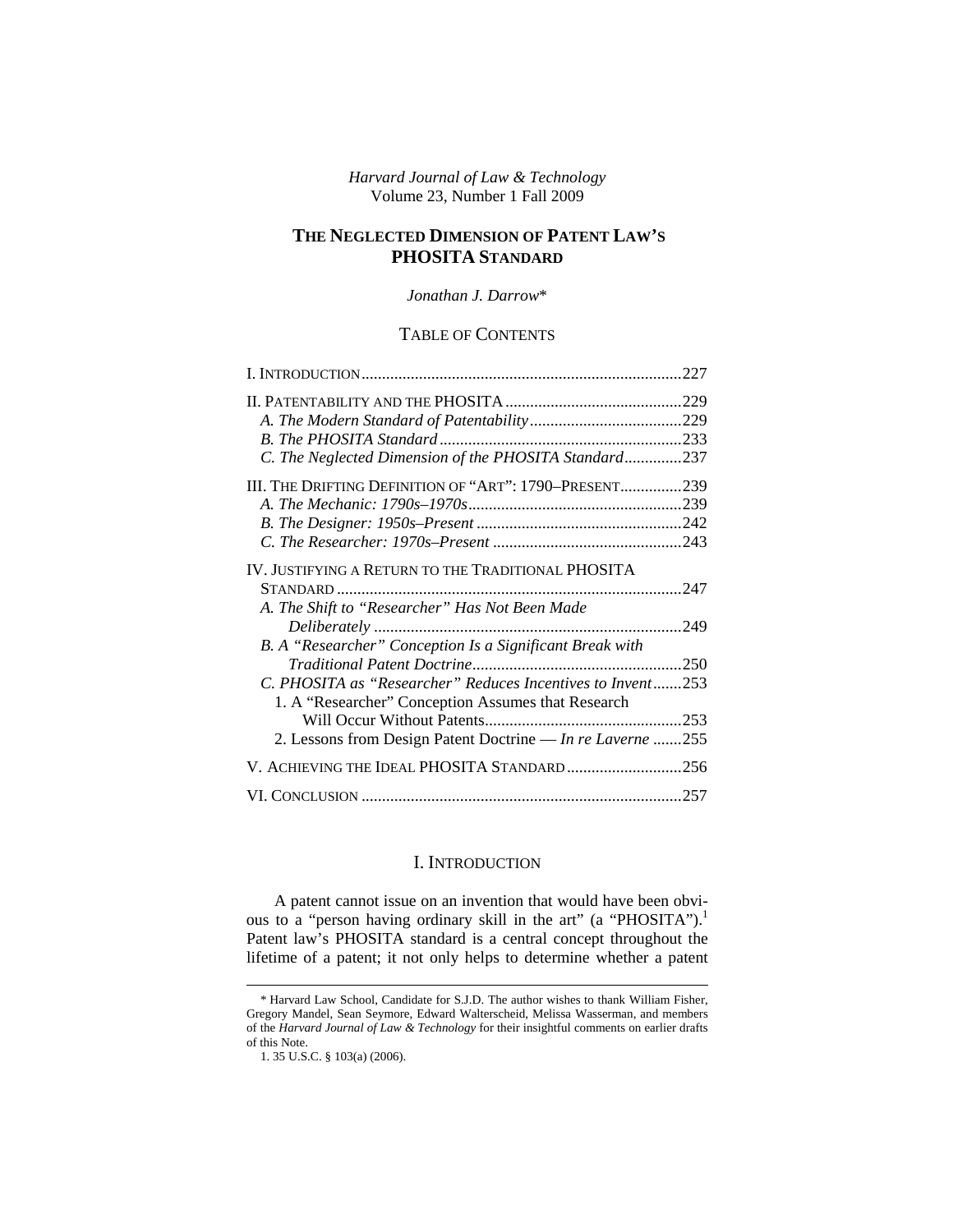can issue but also defines the scope of claims during the patent term and impacts the infringement analysis. Nevertheless, it has been the subject of only modest scholarly dialogue and has received even thinner treatment by courts.<sup>2</sup>

One critical dimension of the PHOSITA's perspective — the activity in which the PHOSITA is presumed to be ordinarily skilled has remained largely unexamined despite being fundamentally important to patent law's animating purposes.<sup>3</sup> This aspect of the PHOSITA's art involves more than a mere inquiry as to field or skill level; it also involves an understanding of what the PHOSITA does within that field. Traditionally, the PHOSITA has been presumed to be skilled, within a given field, at repetitive processes that produce expected results. Over the last half century, however, this "ordinary mechanic" characterization of the PHOSITA has been transformed by judicial opinions such as *KSR International v. Teleflex Inc.*<sup>4</sup> to one that comes dangerously close to that of "ordinary inventor." Stated another way, the tacit understanding of the PHOSITA's art has drifted from its original meaning of practicing an art to researching new and better methods or devices within that  $art$  — i.e., to the art of invention itself.

This unacknowledged conceptual shift threatens to undermine fundamental patent law objectives. Because patent law is intended to encourage investment in activities likely to lead to improvements in an art — that is, research<sup>5</sup> — a conception of the PHOSITA as an "ordinary researcher" becomes counterproductive. Such a doctrinal construction is the legal equivalent of trying to elevate oneself by standing in a bucket and pulling upward on the handle. An external point of reference is needed, and that reference is a PHOSITA who is practicing an art, not one who is actively seeking to innovate within it. A conception of the PHOSITA that begins from the premise that research is already taking place begs the question of why the patent incentive is needed at all.

Part II provides a brief overview of patent law requirements and the PHOSITA standard, explaining how a critical dimension of the

<sup>2.</sup> *See* sources cited *infra* note 47. Scholarly attention to the PHOSITA has increased since the Supreme Court's 2007 *KSR* decision. *Id.*

<sup>3.</sup> *See* Gregory Mandel, *The Non-Obvious Problem: How the Indeterminate Nonobviousness Standard Produces Excessive Patent Grants*, 42 U.C. DAVIS L. REV. 57, 74 (2008) (noting that current PHOSITA doctrine fails "to resolve whether the person of ordinary skill [in *Graham*] is a farmer or laboratory researcher"). Scholarship has, however, addressed the issue of analogous arts. *See infra* notes 49–51 and accompanying text. While the issue of analogous art is relevant in determining which references qualify as prior art, it does not directly address the question of the PHOSITA's perspective. *See generally* DONALD S. CHISUM, CHISUM ON PATENTS § 5.03[1][a] (2005) (discussing analogous arts).

<sup>4. 550</sup> U.S. 398 (2007).

<sup>5.</sup> Peter S. Menell & Suzanne Scotchmer, *Intellectual Property Law*, in 2 HANDBOOK OF LAW AND ECONOMICS 1474, 1476 (2007).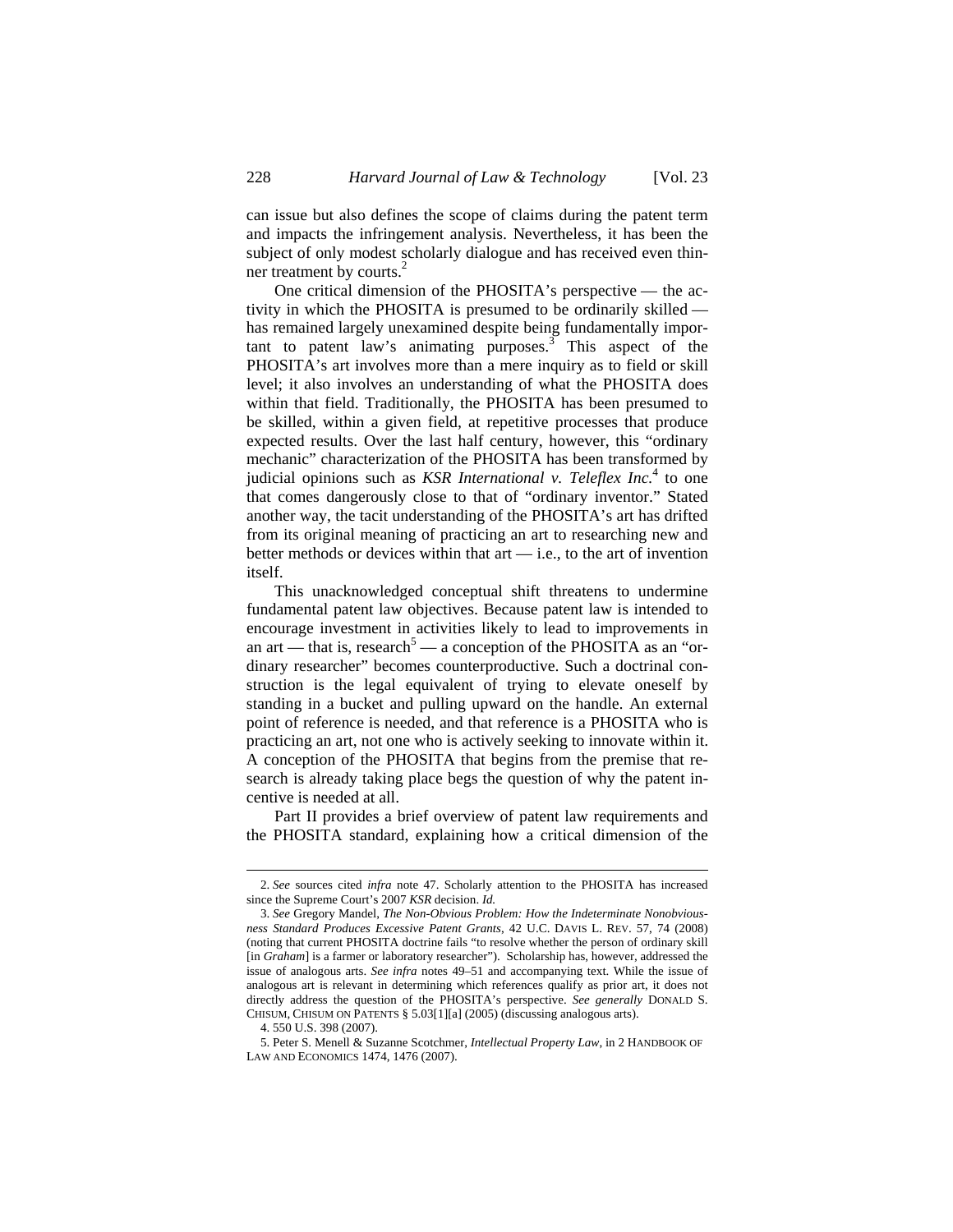PHOSITA's perspective has been virtually ignored. Part III traces this dimension of the PHOSITA's art from 1790 to the present, demonstrating how it has shifted in subtle yet significant ways, particularly since the 1950s. Part IV argues that a return to the conception of the PHOSITA as practicing a stable art (as opposed to innovating within an art) is consistent with the policy goal of promoting invention. Part V provides broad guidelines for the appropriate conceptual development of the PHOSITA's perspective.

### II. PATENTABILITY AND THE PHOSITA

The modern standard of patentability in the United States derives from the Constitution, which entrusts Congress with the authority to "promote the Progress of Science and useful Arts, by securing for limited Times to Authors and Inventors the exclusive Right to their respective Writings and Discoveries."6 Patents promote technological advances by conferring economic rewards on inventors for their socially useful inventions.<sup>7</sup> The patent right is a type of monopoly right, protecting inventors from copying and competition for a limited period of time. Inventors are rewarded with the ability to charge monopoly prices for their inventions during the patent term. Subject to market forces, the magnitude of the reward will depend on the magnitude of the contribution to society.8 Thus, via the Constitution's Patent Clause, the Framers memorialized their belief that patents should serve the primary purpose of inducing invention for the collective good.<sup>9</sup>

#### *A. The Modern Standard of Patentability*

While numerous revisions to the patent statute have taken place since the first federal patent law was enacted in  $1790$ ,<sup>10</sup> the fundamen-

<sup>6.</sup> U.S. CONST. art. I, § 8, cl. 8.

<sup>7.</sup> *See* Eldred v. Ashcroft, 537 U.S. 186, 227 (2003) (Stevens, J., dissenting); Aronson v. Quick Point Pencil Co., 440 U.S. 257, 262 (1979) (describing three purposes of patent law: (1) rewarding invention; (2) promoting disclosure; (3) preserving the availability of that which is already in the public domain).

<sup>8.</sup> *See* JOHN STUART MILL, PRINCIPLES OF POLITICAL ECONOMY WITH SOME OF THEIR APPLICATIONS TO SOCIAL PHILOSOPHY 563 (1872) (noting that under a patent system, "the greater the usefulness, the greater the reward").

<sup>9.</sup> *See* United States v. Line Materials Co., 333 U.S. 287, 316 (1948) (Douglas, J., concurring) (stating that "the reward to inventors is wholly secondary" to technological advance); *see also* THE FEDERALIST NO. 43 (James Madison) (noting that the public good coincides with individual patent rights).

<sup>10.</sup> Patent Act of 1790, ch. 7, § 1, 1 Stat. 109. For examples of revisions to the original Patent Act, see Patent Act of 1952, Pub. L. No. 82-593, § 5, 66 Stat. 792; Patent Act of 1870, ch. 230, 16 Stat. 198; and Patent Act of 1836, ch. 357, 5 Stat. 117. For a specific example of the development of the nonobviousness standard, see *infra* notes 23–28 and accompanying text.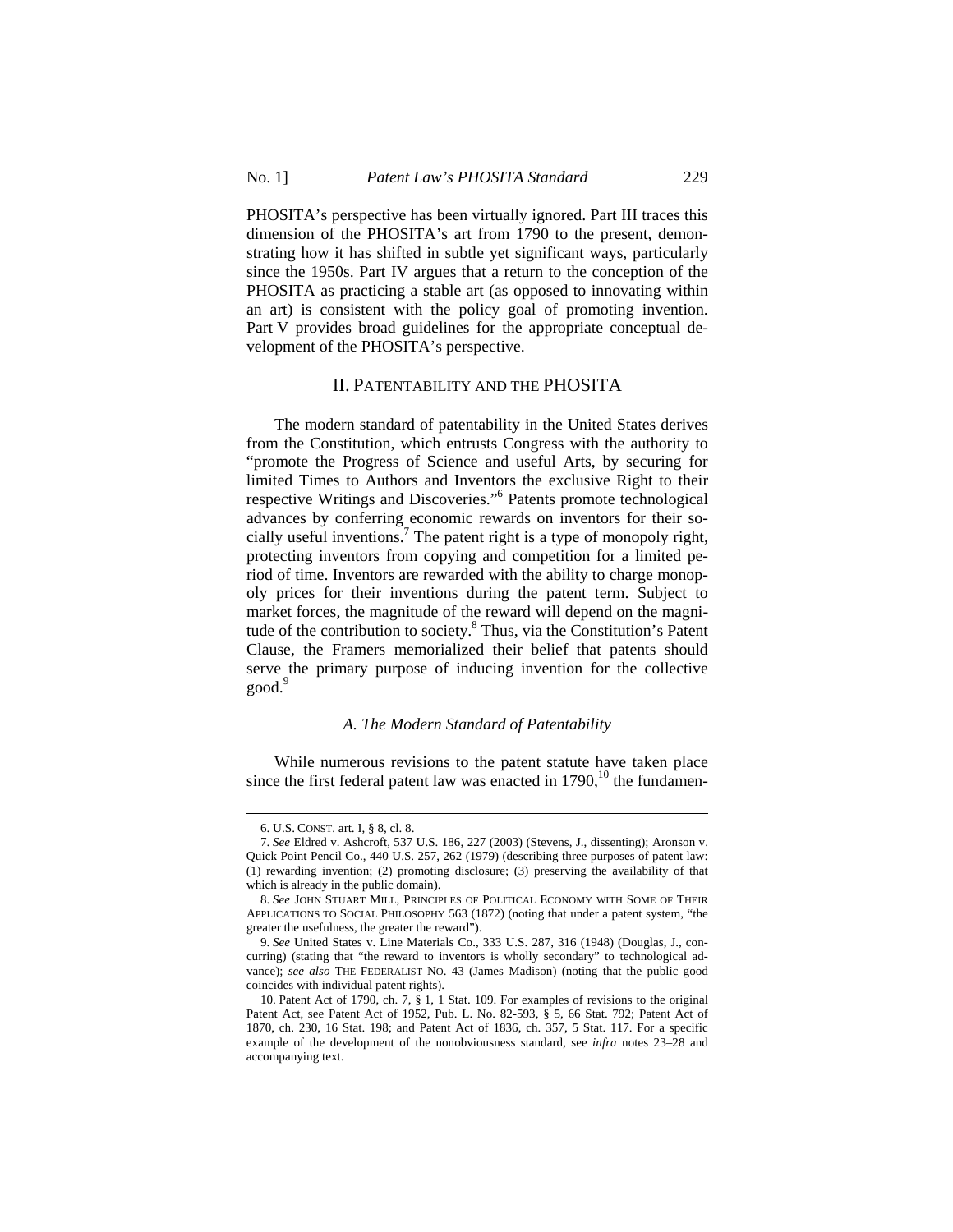tal requirements of patentability have been remarkably well conserved. The current standard provides that only novel, useful, nonobvious, and fully enabled inventions are patentable.<sup>11</sup> The novelty requirement ensures that inventions already known or available to the public remain within the public domain. For example, an invention whose patent period has expired can never be re-patented.<sup>12</sup>

The utility requirement ensures that patents be granted only on inventions that can be put to some nontrivial, beneficial use.<sup>13</sup> While the degree of usefulness needed to support a patent is extremely mi $n$ imal, $<sup>14</sup>$  the utility requirement effectively prevents patents from issu-</sup> ing on frivolous or maleficent inventions, such as those that purport to defy the laws of physics<sup>15</sup> or whose only use is an illegal one.<sup>16</sup>

While novelty and utility are necessary conditions to patentability, they are not sufficient. An invention must also be disclosed so as to effectively place it within practical reach of the public. The enablement requirement ensures that enough information is disclosed in the patent application so that a person skilled in the relevant art is able to "make and use" the invention.<sup>17</sup> Because patent applications are generally made available to the public eighteen months after the application is filed, this information may help to promote technological

<sup>11. 35</sup> U.S.C. §§ 101–03, 112 (2006). Inventions, to be patentable, must also comprise appropriate subject matter. *Id.* § 101. Due to the broad scope of § 101, however, subject matter is an infrequent basis of rejection. *See* Diamond v. Chakrabarty, 447 U.S. 303, 308– 09 (1980) (explaining that patentable subject matter "include[s] anything under the sun that is made by man" (quoting S. Rep. No. 82-1979, at 5 (1952); H.R. Rep. No. 1923, at 6 (1952))) (internal quotation marks omitted).

<sup>12. 35</sup> U.S.C. § 102.

<sup>13.</sup> *See* Brenner v. Manson, 383 U.S. 519, 532–35 (1966).

<sup>14.</sup> Robert P. Merges, *Commercial Success and Patent Standards: Economic Perspectives on Innovation*, 76 CAL. L. REV. 803, 812 (1988) ("Today, a patent will not be withheld even though the invention works only in an experimental setting, and has no proven use in the field or factory."); Joseph P. Pieroni, *The Patentability of Expressed Sequence Tags*, 9 FED. CIR. B.J. 401, 405 (2000) ("The utility requirement is usually considered a very low hurdle, a de minimis standard.") (internal citation omitted); Kathleen N. McKereghan, Note, *The Nonobviousness of Inventions: In Search of a Functional Standard*, 66 WASH. L. REV. 1061, 1077 n.94 (1991) ("[T]he utility requirement has long had a very low threshold.")

<sup>15.</sup> *See, e.g.*, *In re* Swartz, 232 F.3d 862 (Fed. Cir. 2000) (affirming rejection of claims for invention concerning cold fusion for not meeting utility requirement); Newman v. Quigg, 877 F.2d 1575, 1577, 1582 (Fed. Cir. 1989) (affirming rejection of patent claims for a "perpetual motion machine" on the grounds that "perpetual motion is impossible"). *See generally* 35 U.S.C. § 101 (setting forth utility requirement).

<sup>16.</sup> *See* Lowell v. Lewis, 15 F. Cas. 1018, 1019 (C.C.D. Mass. 1817) (No. 8,568); *cf.* 35 U.S.C. § 271 (forming the basis of the staple article of commerce doctrine, which limits secondary patent liability where the accused device is "suitable for substantial noninfringing use"). The utility requirement also prevents the patenting of inventions that possess utility that is so indirect or general that the grant of a patent might inhibit downstream research rather than promote it. *In re* Fisher, 421 F.3d 1365, 1370–71 (Fed. Cir. 2005).

<sup>17. 35</sup> U.S.C. § 112.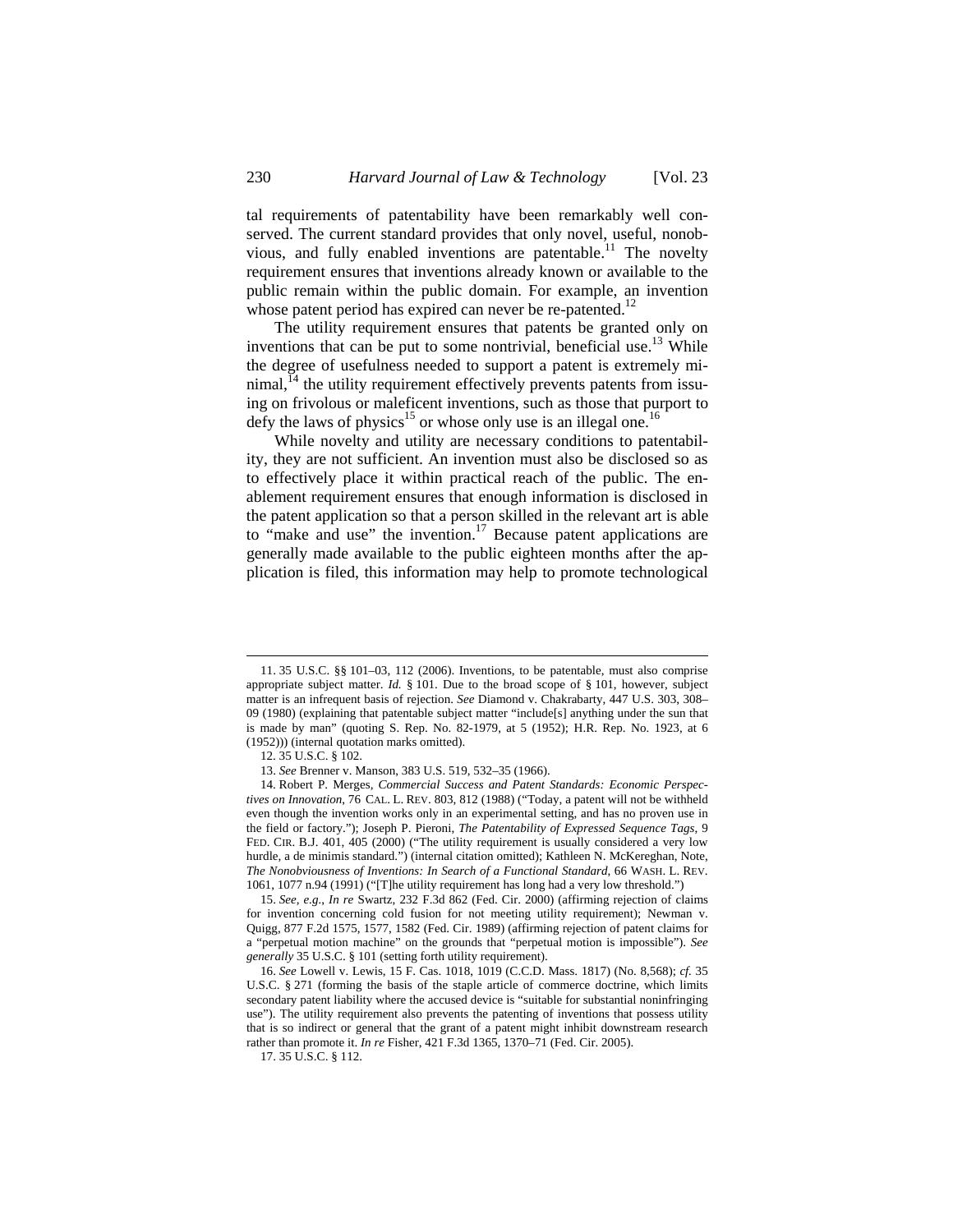advance via non-infringing uses of the information even before the end of the patent term.<sup>18</sup>

The nonobviousness requirement prevents the patenting of slight variations of known inventions.<sup>19</sup> As with the novelty requirement, the nonobviousness requirement is intended to prevent the withdrawal of inventions from the public domain, $^{20}$  since those inventions that are literally novel but which would have been obvious to the PHOSITA are already within reach of the public. Due to its critical role as a gatekeeper of unpatentable inventions, the nonobviousness requirement has been dubbed the "ultimate condition of patentability,"<sup>21</sup> and perhaps no concept in patent law has inspired more vigorous discussion and debate over so long a period of time.

Although it may be common sense to exclude slight variations of known inventions from patentability, the most vexatious aspect of nonobviousness lies not in justifying its role but in appropriately defining the degree of advance required to merit patent protection.<sup>22</sup> This question of degree, now addressed under the rubric of "nonobviousness," has been placed doctrinally in various corners of the patent law architecture throughout the history of the nation. From the late 1700s, the degree of advance over the prior art thought sufficient to sustain a patent was sometimes framed in terms of utility. For example, under the Patent Act of 1790 only those inventions "sufficiently useful and important" were patentable.<sup>23</sup> At other times, the nonobvi-

 $\overline{a}$ 

21. NONOBVIOUSNESS — THE ULTIMATE CONDITION OF PATENTABILITY (John Witherspoon ed., 1980) [hereinafter NONOBVIOUSNESS] (compiling papers to commemorate the twenty-fifth anniversary of the passage of 35 U.S.C. § 103).

22. *See, e.g.*, JOSEPH BARNES, TREATISE ON THE JUSTICE, POLICY, AND UTILITY OF ESTABLISHING AN EFFECTUAL SYSTEM FOR PROMOTING THE PROGRESS OF USEFUL ARTS 27 (1792) (lamenting "the *indeterminate* principle upon which patents are granted"); Robert Starr Allyn, *Patentable Yardsticks*, 25 J. PAT. OFF. SOC'Y 791, 791 (1943); L.B. Mann, *Testing for Invention*, 15 J. PAT. OFF. SOC'Y 6, 6 (1933) (quoting an 1891 speech calling for a new definition of invention). Indeed, the Supreme Court has stated that nonobviousness cannot be precisely defined. McClain v. Ortmayer, 141 U.S. 419, 427 (1891) (stating that the question of obviousness "is a question which cannot be answered by applying the test of any general definition").

23. Patent Act of 1790, ch. 7, § 1, 1 Stat. 109, 110; *see also* THOMAS WEBSTER, ON THE SUBJECT-MATTER OF LETTERS-PATENT FOR INVENTIONS 26 (1841) ("[I]f the change be immaterial or useless . . . that change will not be sufficient to support a patent."). The requirement that an invention be "sufficiently useful and important" formed a part of the patent law from 1790–1793 and from 1836–1952. *See* Kevin J. Lake, *Synergism and Nonobviousness: The Rhetorical Rubik's Cube of Patentability*, 24 B.C. L. REV. 697, 701 n.26 (1983). Despite the purported requirement during these periods that an invention be

<sup>18.</sup> *Id.* § 122. Published patents are available on the website of the United States Patent and Trademark Office ("USPTO"). USPTO, Patent Databases, http://patft.uspto.gov/ (last visited Dec. 20, 2009).

<sup>19. 35</sup> U.S.C. § 103.

<sup>20.</sup> *See* Sakraida v. Ag Pro, Inc. 425 U.S. 273, 281 (1976) ("A patent . . . which only unites old elements with no change in their respective functions . . . obviously withdraws what already is known into the field of its monopoly and diminishes the resources available to skillful men." (quoting Great Atl. & Pac. Tea Co. v. Supermarket Equip. Corp., 340 U.S. 147, 152–53 (1950))) (internal quotation marks omitted).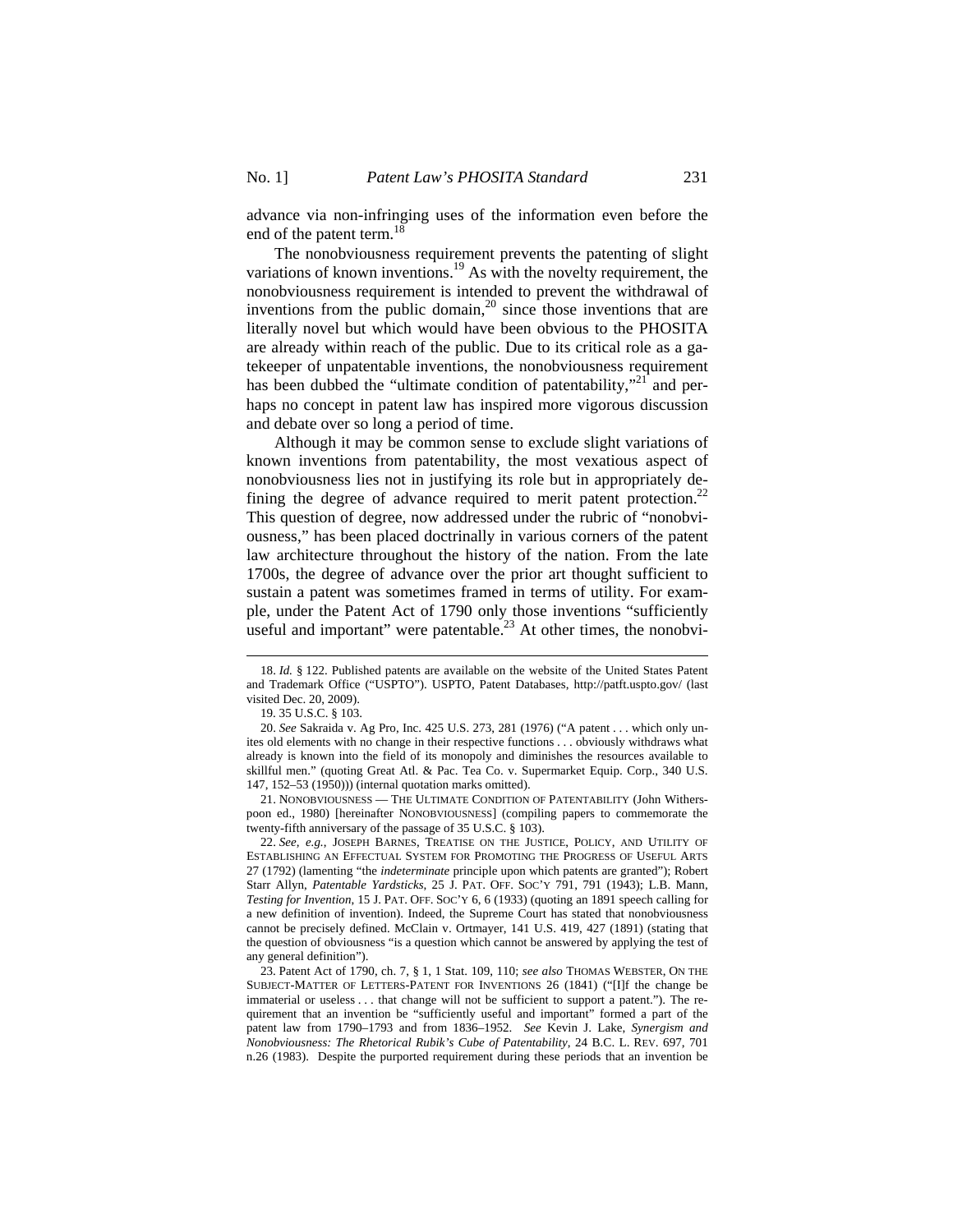ous requirement was characterized as a refinement of novelty.<sup>24</sup> At still other times, nonobviousness was contained within an "invention" requirement, distinct from either novelty or utility.<sup>25</sup>

It was not until 1952, after more than one hundred years of percolation in judicial opinions<sup>26</sup> and scholarly commentary,<sup>27</sup> that nonobviousness was crafted into a distinct statutory requirement. This section, codified at 35 U.S.C. § 103, now reads:

> A patent may not be obtained though the invention is not identically disclosed or described as set forth in section 102 of this title, if the differences between the subject matter sought to be patented and the prior art are such that the subject matter as a whole would have been *obvious* at the time the invention was made *to a person having ordinary skill in the art* to which said subject matter pertains  $\ldots$ <sup>28</sup>

It is from this statute that the PHOSITA standard directly derives.<sup>29</sup> No reported judicial decision or law review article prior to the passage

25. *See* A. Samuel Oddi, *Beyond Obviousness: Invention Protection in the Twenty-First Century*, 38 AM. U. L. REV. 1097, 1121–24 (1989) (noting that § 103 has in practice replaced a "separate invention requirement"); *see also* WILLARD PHILLIPS, THE LAW OF PATENTS FOR INVENTIONS 125–26 (1837) (stating, more than one hundred years prior to the Patent Act of 1952, that obvious changes are not patentable).

26. *Hotchkiss v. Greenwood*, 52 U.S. (11 How.) 248 (1850), is generally cited as originating the obviousness doctrine, though neither the word "obvious" nor its variants appear in the majority opinion. *See id.*

27. *See, e.g.*, CURTIS, *supra* note 24, at 25; PHILLIPS, *supra* note 25, at 125–26; WILLIAM C. ROBINSON, THE LAW OF PATENTS FOR USEFUL INVENTIONS 114–77 (1890); JOHN BARKER WAITE, PATENT LAW 37–75 (1920); WEBSTER, *supra* note 23, at 26; Richard Eyre, *Why Patent Protection is Needlessly Uncertain*, 6 J. PAT. OFF. SOC'Y 259 (1923–1924); Mann, *supra* note 22; 25 J. PAT. OFF. SOC'Y 771–840 (1943) (entire journal issue primarily devoted to obviousness).

28. 35 U.S.C. § 103(a) (2006) (emphasis added).

29. Cyril A. Soans coined the term PHOSITA fourteen years later in an article in which he discussed "Mr. Phosita," a personification of the hypothetical person having ordinary

<sup>&</sup>quot;sufficiently useful and important," legal historian Edward C. Walterscheid notes that exhaustive research failed to uncover any evidence of patents being denied or invalidated as a result of being deemed not sufficiently useful and important. E-mail from Edward C. Walterscheid to author (Aug. 3, 2009) (on file with author); *see also* Giles S. Rich, *Principles of Patentability*, 28 GEO. WASH. L. REV. 393, 398 (1960) ("The old phrase, 'sufficiently useful and important,' was . . . disused and moribund . . . .").

<sup>24.</sup> Patent Act of 1793, ch. 11, § 2, 1 Stat. 318, 321 (stating that simple changes of "form or the proportions of any machine, or composition of matter" are not patentable); *see also*  Evans v. Eaton, 8 F. Cas. 846, 853 (C.C.D. Pa. 1816) (No. 4,559) (noting that a mere change in "form or proportions . . . has not the merit of a discovery which can entitle the party to a patent"); BARNES, *supra* note 22, at 31 (advocating against the patentability of mere changes in form or proportion); GEORGE TICKNOR CURTIS, A TREATISE ON THE LAW OF PATENTS FOR USEFUL INVENTIONS 25 (3d ed., 1867) ("[M]ere colorable variations, or slight and unimportant changes, will not support a patent."); P.J. Federico, *Origins of Section 103*, 5 APLA Q.J. 87, 97 n.5 (1977) (noting that nonobviousness is an "extension of the . . . requirement for novelty").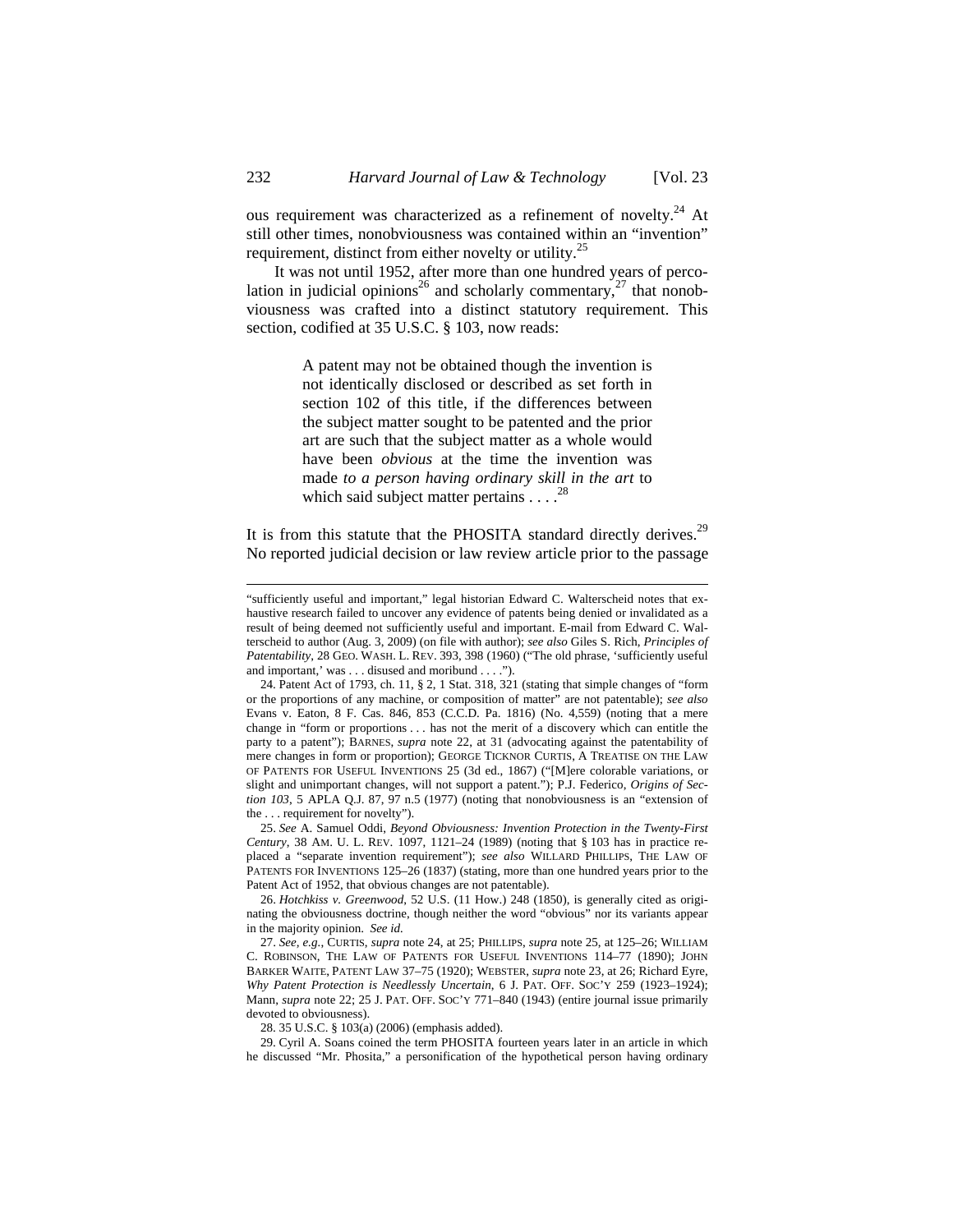of § 103 had used the phrase "person having ordinary skill in the art" or the acronym "PHOSITA."30

#### *B. The PHOSITA Standard*

Despite its new name, the PHOSITA standard itself traces its origins to nineteenth century case law.<sup>31</sup> In the landmark 1850 case of *Hotchkiss v. Greenwood*, 32 the Supreme Court held unpatentable an improvement on a doorknob, explaining that "unless more ingenuity and skill . . . were required [to make the invention] . . . than were possessed by an ordinary mechanic acquainted with the business, there was an absence of that degree of skill and ingenuity which constitute essential elements of every invention."33 Other cases described the concept in terms of "ordinary skill," "ordinary mechanical knowledge," or similar language. $34$ 

Just as the nonobviousness standard reflects the common sense approach that trivial variations should not be patentable, the PHOSITA standard reflects the common sense notion that the question of whether a variation is trivial should not be determined from the perspective of someone who knows nothing about the field in question but rather from the perspective of one who is ordinarily skilled in that field. The PHOSITA standard thus ensures that the bar to patentability remains high by reminding judges that what might not seem

skill in the art. Cyril A. Soans, *Some Absurd Presumptions in Patent Cases*, 10 IDEA 433, 438–39 (1966) (offering an invective against the Court-created "superhuman Frankenstein monster Mr. Phosita," who had powers extending far beyond those of the ordinarily skilled artisan).

<sup>30.</sup> The Federal Circuit adopted the term "PHOSITA" in 1984. *See* Kimberly-Clark Corp. v. Johnson & Johnson, 745 F.2d 1437, 1454 n.5 (Fed. Cir. 1984) (discussing Soans's article). The term PHOSITA is now firmly established in patent law scholarship, although most recent allusions to "Mr. Phosita" have dropped the honorific "Mr." and placed the remaining acronym in all capital letters.

<sup>31.</sup> *See* Federico, *supra* note 24, at 92 ("The expression 'obvious to an ordinary person skilled in the art' did not come from any specific single court decision, but was a synthesis of numerous equivalent expressions . . . ."). In referring to court decisions containing "equivalent expressions," Federico may have contemplated not only early obviousness cases, such as *Hotchkiss*, but also cases addressing the enablement standard. *See infra* note 97.

<sup>32. 52</sup> U.S. 248 (1850).

<sup>33.</sup> *Id.* at 267.

<sup>34.</sup> *See, e.g.*, Smith v. Springdale Amusement Park, Ltd., 283 U.S. 121, 123 (1931) ("ordinary mechanical skill"); Haughey v. Lee, 151 U.S. 282, 283 (1894) ("ordinary mechanical knowledge and skill"); Commercial Mfg. Co. v. Fairbank Canning Co., 135 U.S. 176, 191 (1890) ("ordinarily intelligent person, skilled in the art"); Am. Stainless Steel Co. v. Ludlum Steel Co., 290 F. 103, 107 (2d Cir. 1923) ("man skilled in the art"); *In re* Niedringhaus, 9 D.C. (2 MacArth.) 149, 156 (D.C. 1875) ("persons ordinarily skilled in the art"); Stanley v. Whipple, 22 F. Cas. 1046, 1047 (C.C.D. Ohio 1839) (No. 13,286) ("a person, possessing ordinary skill").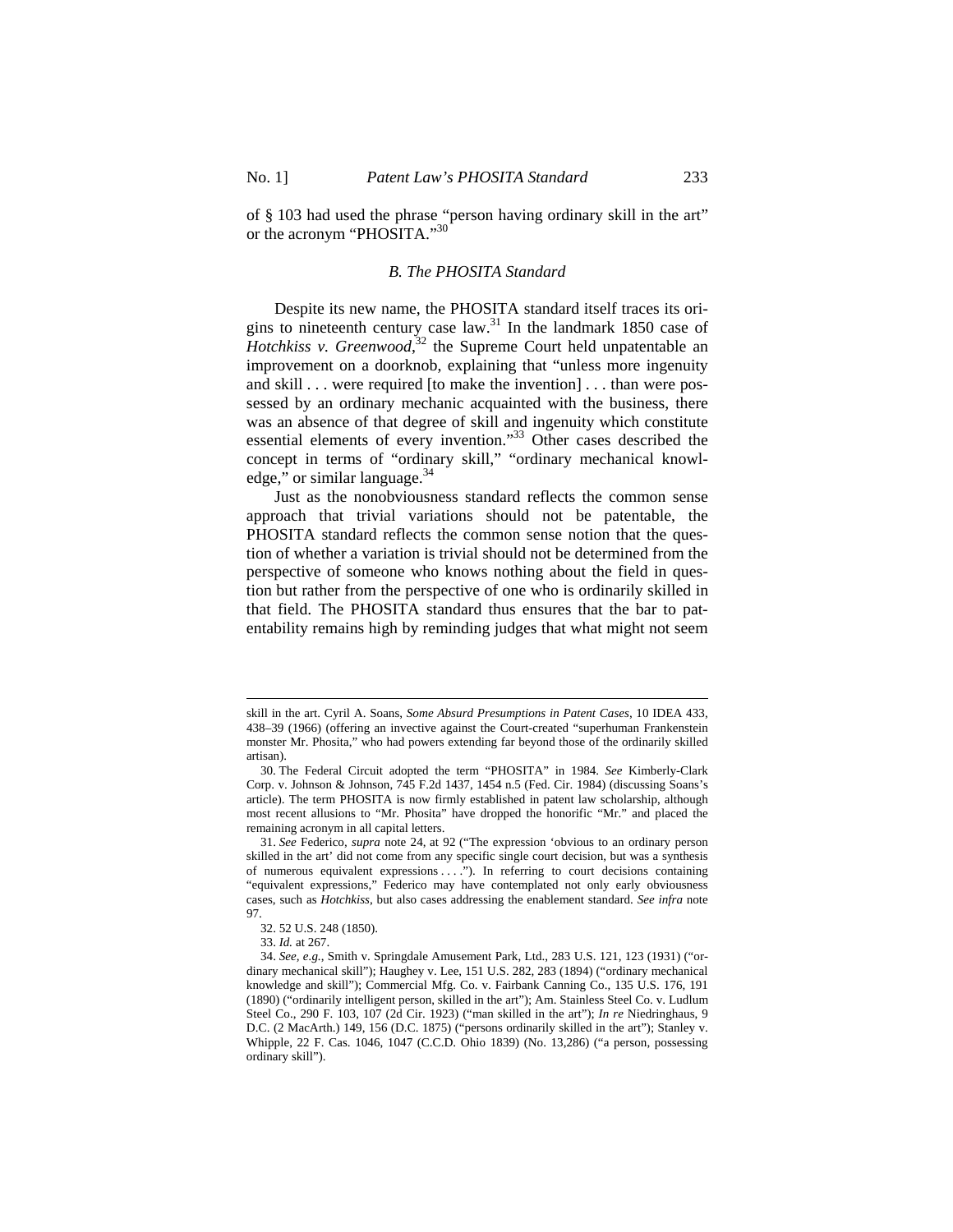obvious to them may nevertheless be obvious to an ordinarily skilled artisan.<sup>35</sup>

The PHOSITA standard, however, does not merely set a floor for patentability; it also sets a ceiling for how rigorous the standard can be. By requiring obviousness to be determined from the perspective of those ordinarily skilled in the art, the PHOSITA standard deliberately excludes those of extraordinary skill.<sup>36</sup> The word "ordinary" reminds judges that those working in the art at the time of an invention could not necessarily predict future developments in the art that in hindsight might appear to have been inevitable.<sup>37</sup> The concept of the PHOSITA standard can therefore be viewed as a collar on the obviousness standard that both: (1) prevents the patentability of trivial inventions and (2) preserves the patentability of meritorious ones. As seen in Figure 1, if the potential obviousness standard is visualized as a continuum, the concept of the PHOSITA standard sets a range or collar within which the appropriate obviousness standard must reside. If a particular PHOSITA standard is set too low in a given case ("'Layperson' Standard"), then a trivial invention will become patentable. If a particular PHOSITA standard is set too high in a given case ("'Researcher' Standard"), then an innovative invention will become unpatentable.

<sup>35.</sup> Rebecca S. Eisenberg, *Obvious to Whom? Evaluating Inventions from the Perspective of PHOSITA*, 19 BERKELEY TECH. L.J. 885, 887–88 (2004).

<sup>36.</sup> *See* Envtl. Designs, Ltd. v. Union Oil Co. of Cal., 713 F.2d 693, 697 (Fed. Cir. 1983) (both laymen and geniuses are excluded from the PHOSITA standard); Abington Textile Mach. Works v. Carding Specialists (Can.) Ltd., 249 F. Supp. 823, 829 (D.D.C. 1965) (noting that Edison would not have qualified as a PHOSITA); *see also* N. Am. Vaccine Inc. v. Am. Cyanamid Co., 7 F.3d 1571, 1580 (Fed. Cir. 1993) (Rader, J., dissenting) ("[I]nventors generally have extraordinary skill . . . ."); Ziggity Sys., Inc. v. Val Watering Sys., 769 F. Supp. 752, 800 (E.D. Pa. 1990) ("Inventors . . . are presumed to have extraordinary skill in the art."); Dan L. Burk & Mark A. Lemley, *Is Patent Law Technology-Specific?*, 17 BERKELEY TECH. L.J. 1155, 1197 (2002) ("[C]ourts must avoid the temptation to assume that the expert witness is a person ordinarily skilled in the art.").

<sup>37.</sup> *See* Kloster Speedsteel AB v. Crucible Inc., 793 F.2d 1565, 1574 (Fed. Cir. 1986) ("The primary value in the requirement that level of skill be found lies in its tendency to focus the mind of the decisionmaker away from what would presently be obvious . . . and toward what would, when the invention was made, have been obvious . . . ."), *overruled on other grounds by* Knorr-Bremse Systeme Fuer Nutzfahrzeuge GmbH v. Dana Corp., 383 F.3d 1337 (Fed. Cir. 2004); *see also* Tom Arnold, *Future Considerations — Views of a Private Practitioner*, in NONOBVIOUSNESS, *supra* note 21, at 8:1 (arguing that the patent system fails to adequately address the hindsight problem); Gregory N. Mandel, *Patently Non-Obvious: Empirical Demonstration That the Hindsight Bias Renders Patent Decisions Irrational*, 67 OHIO ST. L.J. 1391 (2006) (offering evidence that the hindsight problem results in an excessively elevated nonobviousness bar); Gregory Mandel, *Patently Non-Obvious II: Experimental Study on the Hindsight Issue Before the Supreme Court in KSR v.* Teleflex, 9 YALE J.L. & TECH. 1 (2007) (observing that hindsight bias is not adequately addressed by secondary consideration evidence, jury instructions, the *Graham* framework, or the Federal Circuit's teaching, suggestion, or motivation test).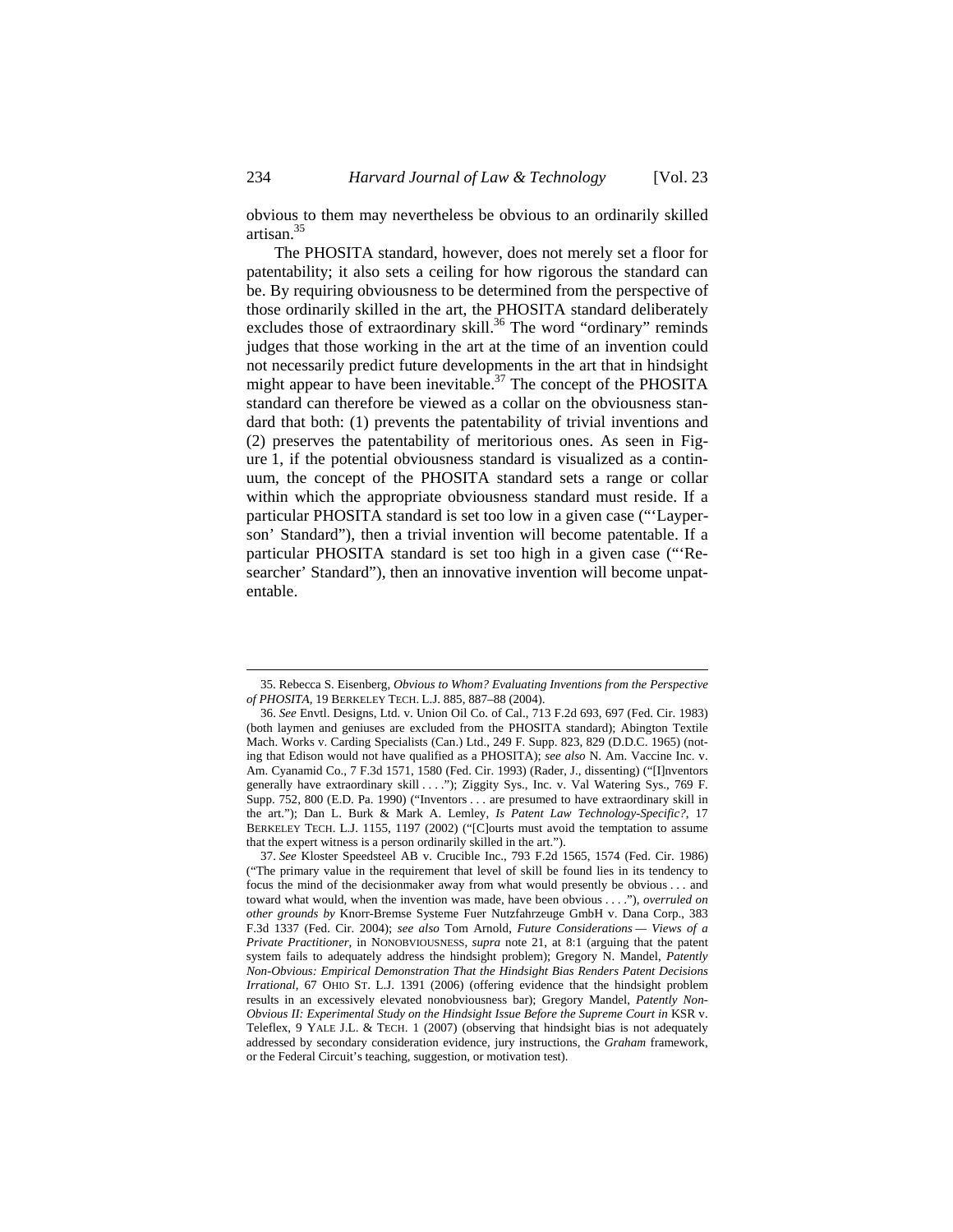

# Figure 1: PHOSITA Standard as a Collar on the Obviousness Standard

The PHOSITA is a hypothetical person, judicially endowed with those traits thought to best serve the goals of the patent system.<sup>38</sup> For example, the PHOSITA is presumed to have read, understood, and remembered every existing reference from the prior art.<sup>39</sup> Although unrealistic, this presumption helps to avoid difficult issues of proof related to the inventor's actual knowledge and prevents obvious variations of publicly disclosed inventions from being captured through subsequent patent grants. $40$  The PHOSITA also possesses the level of creativity typical of persons in the relevant art and of the relevant skill level, a presumption intended to prevent common sense inventions from slipping through the patentability screen due to overly technical

<sup>38.</sup> The PHOSITA standard has been likened to the reasonable person standard in tort law. *See* Panduit Corp. v. Dennison Mfg. Co., 810 F.2d 1561, 1566 (Fed. Cir. 1987) (explaining that "'a person having ordinary skill in the art' [is] not unlike the 'reasonable man' and other ghosts in the law").

<sup>39.</sup> Standard Oil Co. v. Am. Cyanamid Co., 774 F.2d 448, 454 (Fed. Cir. 1985). The characterization of the PHOSITA as selectively omniscient was traced by Soans to *Mast, Foos & Co. v. Stover Manufacturing Co.*, 177 U.S. 485, 493 (1900) (charging an inventor with "a knowledge of all preexisting devices"), but the Federal Circuit has suggested that the roots likely reach even further into history. *See* Kimberly-Clark Corp. v. Johnson & Johnson, 745 F.2d 1437, 1450 (Fed. Cir. 1984) (tracing the presumption of the inventor's knowledge of prior art to *Eaton v. Evans*, 16 U.S. (3 Wheat.) 454 (1818)). The law of other countries does not universally conceive of the PHOSITA as selectively omniscient. *See* Richard Weiner, *Nonobviousness: Foreign Approaches*, *in* NONOBVIOUSNESS, *supra* note 21, at 7:413 (noting that South African law uses a "common knowledge" standard).

<sup>40.</sup> For a discussion of the benefits of an objective PHOSITA standard, see Robert P. Merges, *Uncertainty and the Standard of Patentability*, 7 HIGH TECH. L.J. 1, 14–15 (1992). Scholars have sometimes criticized the presumption of selective omniscience. *See, e.g.*, Daralyn J. Durie & Mark A. Lemley, *A Realistic Approach to the Obviousness of Inventions*, 50 WM. & MARY L. REV. 989, 991–92, 1017 (2008) (stating that "*KSR* overshoots the mark" in raising the nonobviousness standard and arguing that the PHOSITA standard should be reconceived based "on what the PHOSITA and the marketplace actually know and believe"); Soans, *supra* note 29, at 438–39 (1966);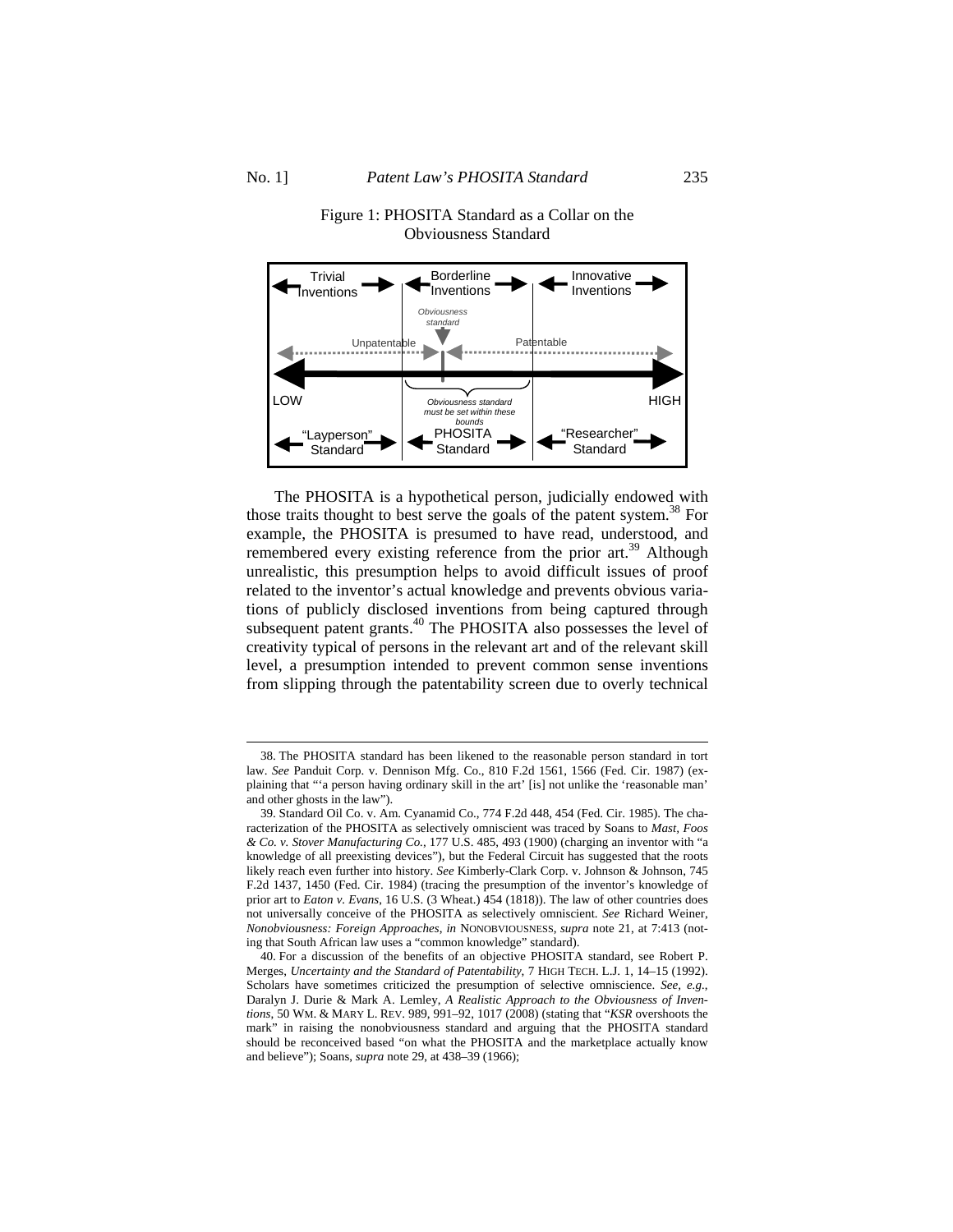notions of what constitutes relevant prior art. $41$  The PHOSITA standard is thus a useful fiction that serves as a doctrinal lens through which the court may decide whether an invention should or should not be patentable.<sup>42</sup>

The PHOSITA standard calibrates not only obviousness, but also a variety of other patent law standards.<sup>43</sup> Section 112 requires that the patent specification "contain a written description of the invention" sufficient "to enable any person skilled in the art" to make and use the invention.<sup>44</sup> Thus, whether a patent has disclosed enough to place the invention within reach of the public depends on the characteristics of the PHOSITA. The PHOSITA standard is also relevant to claim construction, where it is applied to determine what one of ordinary skill in the art would have understood the claim to mean. Finally, it affects infringement determinations, helping to define whether an accused device contains an element that would have been understood as an equivalent to a claimed element.<sup>45</sup>

<sup>41.</sup> *See* KSR Int'l v. Teleflex Inc., 550 U.S. 398, 418 (2007) ("[A] court can take account of the inferences and creative steps that a person of ordinary skill in the art would employ.").

<sup>42.</sup> *See, e.g.*, *In re* Nalbandian, 661 F.2d 1214, 1216 (C.C.P.A. 1981) (identifying the PHOSITA as a "fictitious person"); *see also* Dan L. Burk, *The Role of Patent Law in Knowledge Codification*, 23 BERKELEY TECH. L.J. 1009, 1025 (2008) ("[T]he PHOSITA is a fictional composite, a conceptual construct imagined for the purpose of assessing the claimed invention against its technological antecedents.").

<sup>43.</sup> The PHOSITA standards associated with various patent law doctrines are not necessarily identical due to both differences in statutory language and doctrinal goals, but are nevertheless sometimes considered equivalent. *See, e.g.*, Hughes Aircraft Co. v. Gen. Instrument Corp., 374 F. Supp. 1166, 1179 n.1 (D. Del. 1974) ("[T]he definition of the person skilled in the art is the same whether the issue is patentability, 35 U.S.C. § 103, or as here, adequacy of the specification, 35 U.S.C. § 112."); Jesse S. Keene, *Fact or Fiction: Reexamining the Written Description Doctrine's Classification as a Question of Fact*, 18 FED. CIR. B.J. 25, 53 (2008) ("[T]he two [PHOSITA] standards [of § 103 and § 112] are widely considered to be the same."); *see also infra* note 96 and sources cited therein. Although the better view is that the various PHOSITA standards are not identical, the ideas developed in this Note clearly have implications beyond § 103.

<sup>44. 35</sup> U.S.C. § 112 (2006).

<sup>45.</sup> *See* Burk & Lemley, *supra* note 36, at 1186–87 (noting the PHOSITA standard's relevance to definiteness, enablement, best mode, claim construction, and the doctrine of equivalents).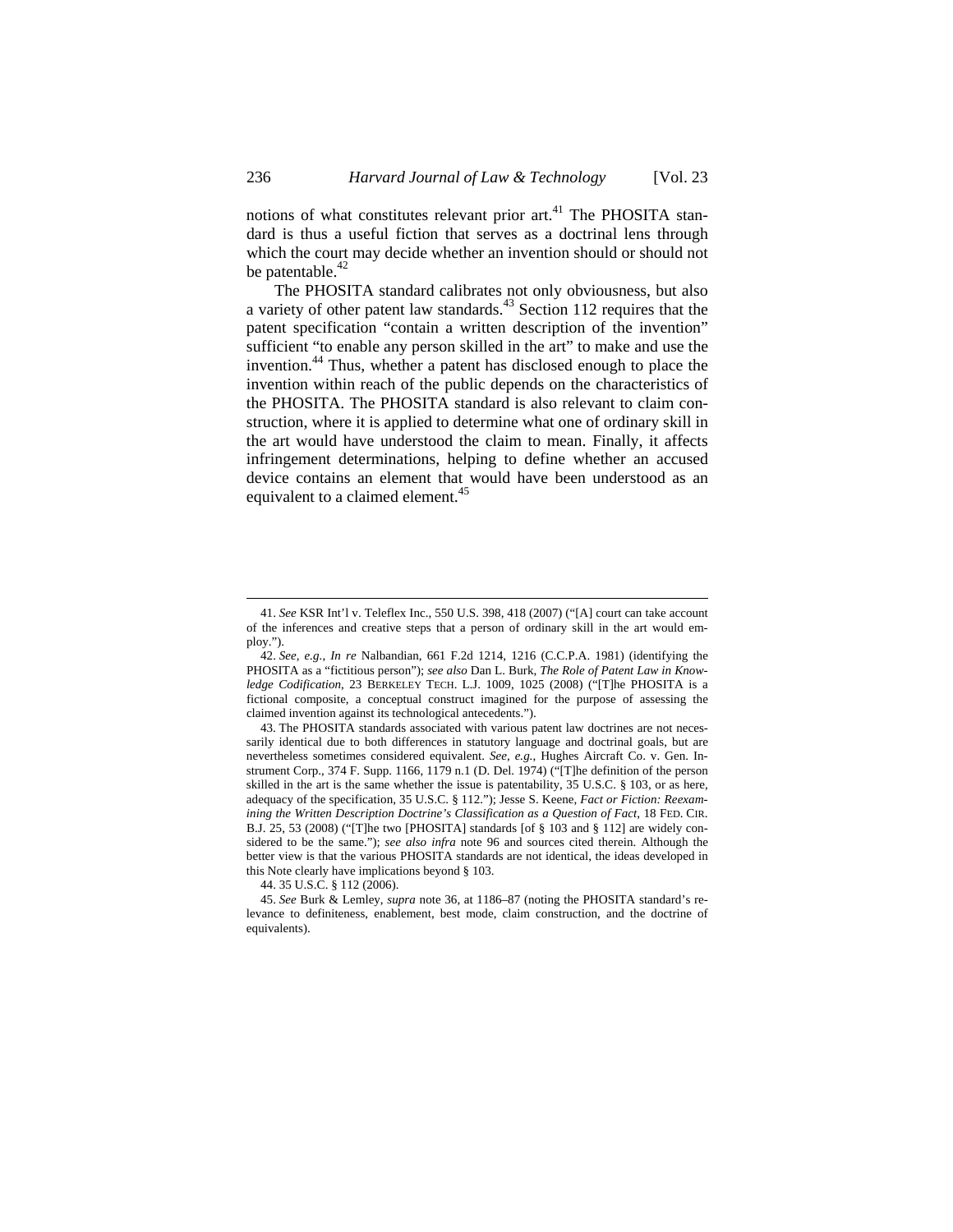### *C. The Neglected Dimension of the PHOSITA Standard*

Despite its critical relevance to patent law,  $46$  the PHOSITA standard has been the subject of only a modest amount of scholarship and judicial attention.47 That attention almost invariably focuses on one of two dimensions: (1) the level of skill of the PHOSITA; $48$  or (2) the scope of analogous art of which the PHOSITA is presumed to be aware. 49 Quite sensibly, the higher the level of skill that a PHOSITA possesses, the more likely that a given variation from the prior art could be achieved by that PHOSITA.<sup>50</sup> Similarly, the larger the num-

<sup>46.</sup> James B. Gambrell & John H. Dodge, II, *Ordinary Skill in the Art: An Enemy of the Inventor or a Friend of the People?*, in NONOBVIOUSNESS, *supra* note 21, at 5:303 ("The determination of the level of ordinary skill in the art is of course, central to the entire evaluation of whether a new and useful invention should or should not be given patent protection."); Mandel, *supra* note 3, at 71–72 (explaining that the PHOSITA standard is a "critical factual inquir[y]" that has not been precisely defined by courts); J. Peter Paredes, *Written Description Requirement in Nanotechnology: Clearing a Patent Thicket?*, 88 J. PAT. & TRADEMARK OFF. SOC'Y 489, 494 (2006) ("[T]he PHOSITA-based analysis calibrates all the legal principles under the written description requirement.").

<sup>47.</sup> *See* Burk & Lemley, *supra* note 36, at 1202 ("Courts should . . . spend more time and effort fleshing out the PHOSITA . . . ."); Eisenberg, *supra* note 35, at 889 ("Judicial decisions have assigned a far lesser role to PHOSITA in evaluating nonobviousness than one might expect . . . ."); Joseph P. Meara, *Just Who Is the Person Having Ordinary Skill in the Art? Patent Law's Mysterious Personage*, 77 WASH. L. REV. 267, 268 (2002) (noting that "this critical factual inquiry has received comparatively little attention from the Federal Circuit").

Recently, and particularly since *KSR*, interest in the PHOSITA standard has increased in both judicial opinions and scholarly commentary. *See* Sean B. Seymore, *The Enablement Pendulum Swings Back*, 6 NW. J. TECH. & INTELL. PROP. 278, 286 (2008) ("[T]he Federal Circuit's post-*KSR* opinions devote more attention to the PHOSITA."). A Westlaw search performed on October 19, 2009 in the "jlr" (all journals and law reviews) database for the term "phosita" returned 194 results, 63 (32%) of which were dated from either 2008 or 2009, and only ten of which were dated prior to 2000. Expanding the search to "phosita or 'person having ordinary skill in the art'" produced 1307 results, 478 (37%) of which were dated prior to 2000.

<sup>48.</sup> *See, e.g.*, Envtl. Designs, Ltd. v. Union Oil Co. of Cal., 713 F.2d 693, 696 (Fed. Cir. 1983) (listing factors to be considered in determining level of ordinary skill); Mandel, *supra*  note 3, at 71–80 (criticizing the undefined level of ordinary skill); Joseph Scott Miller, *Level of Skill and Long-Felt Need: Notes on a Forgotten Future*, 12 LEWIS & CLARK L. REV. 579, 582 (2008) ("[W]e should [use] evidence of long-felt, unmet need in an art . . . in determining the level of skill in that art.").

<sup>49.</sup> *See, e.g.*, State Contracting & Eng'g Corp. v. Condotte Am., Inc., 346 F.3d 1057, 1069 (Fed. Cir. 2003) (explaining that art "is analogous if it is from the same field of endeavor as the invention" or "reasonably pertinent to the particular problem with which the inventor is involved" (quoting *In re* Clay, 966 F.2d 656, 659 (Fed. Cir. 1992))) (internal quotation marks omitted); *Clay*, 966 F.2dat 658–59 (setting forth criteria for determining whether art is analogous). *See generally* Lance Leonard Barry, *Cézanne and Renoir: Analogous Art in Patent Law*, 13 TEX. INTELL. PROP. L.J. 243 (2005) (providing an overview of the concept of analogous art). The scope of what is considered relevant or analogous art has expanded in recent decades. *See* Geo. J. Meyer Mfg. Co. v. San Marino Elec. Corp., 422 F.2d 1285, 1288 (9th Cir. 1970) (analogous art encompasses more than in the past); Innovative Scuba Concepts, Inc., v. Feder Indus., Inc., 819 F. Supp. 1487, 1503 (D. Colo. 1993) (noting trend toward expansive definition of analogous art).

<sup>50.</sup> *Environmental Designs* sets forth six nonexclusive factors that courts may consider when establishing an appropriate level of skill for the PHOSITA: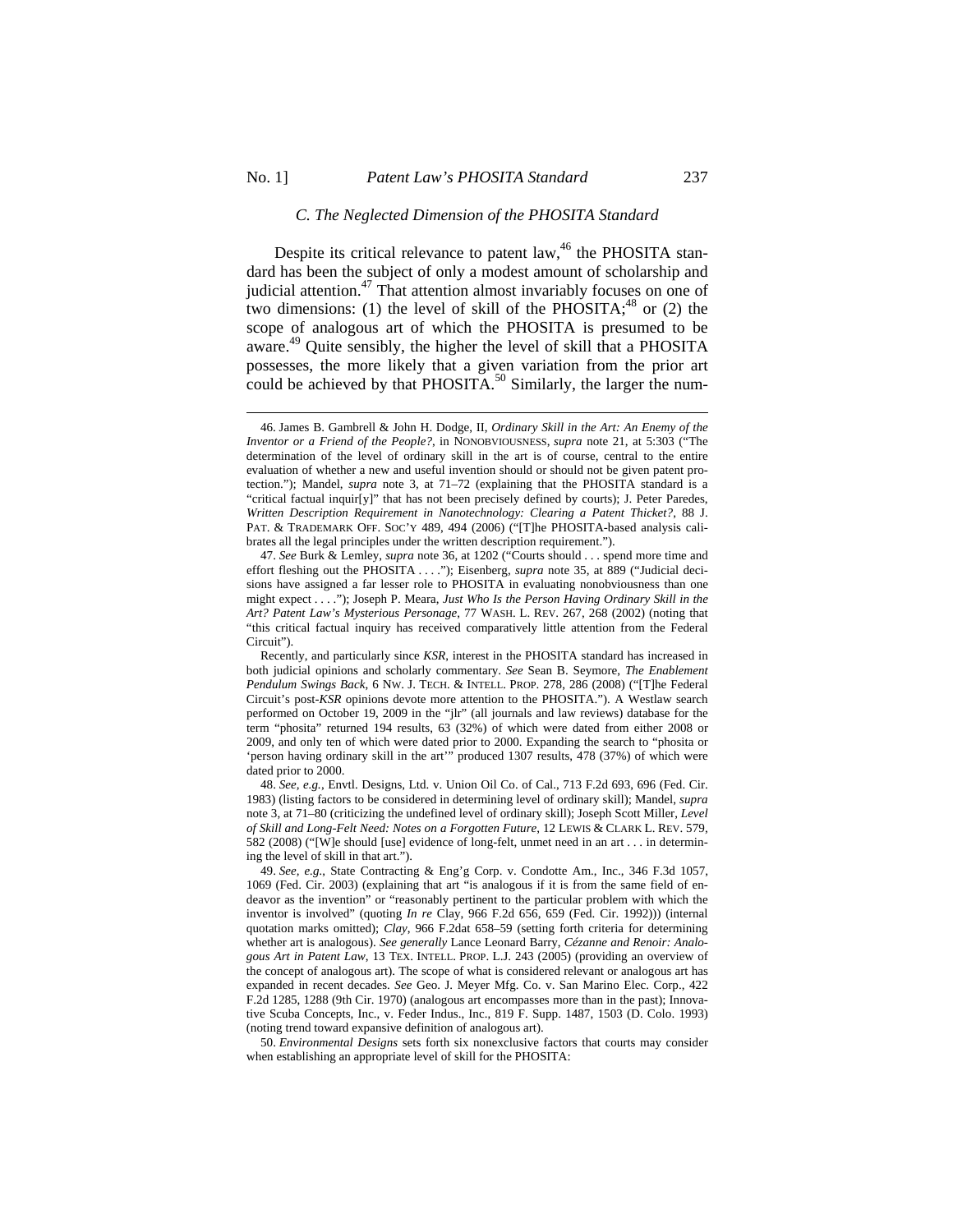ber of references that a PHOSITA is presumed to have read and understood, the more likely it is that a given invention will be obvious in light of those references. $51$ 

Generally neglected in discussions of the PHOSITA standard, however, is any inquiry into what it is that the PHOSITA does. While two individuals might be working in the same field or art, the particular role each plays may result in vastly different perspectives from which to judge obviousness.<sup>52</sup> For example, a PHOSITA working in the art of two-wheeled human-powered transportation could be conceived of as one whose profession it is to: (1) ride a bicycle, (2) build a bicycle, (3) design a bicycle, or (4) invent new technology for bicycles. Case law has established that using a product (category (1)) is not the appropriate conception of the PHOSITA's art.<sup>53</sup> Thus, whether a particular improvement in gear shifting is obvious will generally not be determined based on the perspective of a professional bicycle racer. For over one hundred years, producing or making a product (category (2)) characterized the PHOSITA's art.<sup>54</sup> Recently, however, without any apparent deliberate effort or conscious awareness, the applied PHOSITA standard has begun to blur into categories (3) and  $(4)$ .<sup>55</sup> This unacknowledged, tectonic shift in the conception of what the PHOSITA does has significant implications for innovation policy.

54. *See infra* Part III.A.

Factors that may be considered in determining level of ordinary skill in the art include: (1) the educational level of the inventor; (2) type of problems encountered in the art; (3) prior art solutions to those problems; (4) rapidity with which innovations are made; (5) sophistication of the technology; and (6) educational level of active workers in the field.

<sup>713</sup> F.2d at 696; *see also* Daiichi Sankyo Co. v. Apotex, Inc., 501 F.3d 1254, 1256 (Fed. Cir. 2007) (quoting the *Environmental Designs* factors and noting that they are "not exhaustive").

<sup>51.</sup> *See In re Clay*, 966 F.2d at 658 (noting that "the scope and content of the prior art" is relevant to a determination of obviousness).

<sup>52.</sup> *See In re* Laverne, 356 F.2d 1003, 1006 (1966) (distinguishing "between the craftsman or routineer on the one hand and the innovator on the other," but insisting that "these two categories of persons are workers in the same 'art'"), *abrogated by In re* Nalbandian, 661 F.2d 1214 (C.C.P.A. 1981).

<sup>53.</sup> I.U. Tech. Corp. v. Research-Cottrell, Inc., 641 F.2d 298, 303 (5th Cir. 1981) ("With uniformity the cases adhere to the view that it is . . . not the user of the solution who must be the focus of inquiry."); Systematic Tool & Mach. Co. v. Walter Kidde & Co., Inc., 555 F.2d 342, 348 (3d Cir. 1977) (explaining that the PHOSITA is "not the user of the solution"). This line of cases suggests that the PHOSITA in *Graham* is not the farmer. *See supra* note 3. *See also* John O. Tresansky, *PHOSITA — The Ubiquitous and Enigmatic Person in Patent Law*, 73 J. PAT. & TRADEMARK OFF. SOC'Y 37, 40 (1991).

<sup>55.</sup> *E.g.*, Judin v. United States, 27 Fed. Cl. 759, 769 (Fed. Cl. 1993) (accepting defendant's characterization of the art as "optical design" rather than plaintiff's suggestion of "optical physics," and marginalizing the dispute as a "disagreement over the exact name of the relevant art").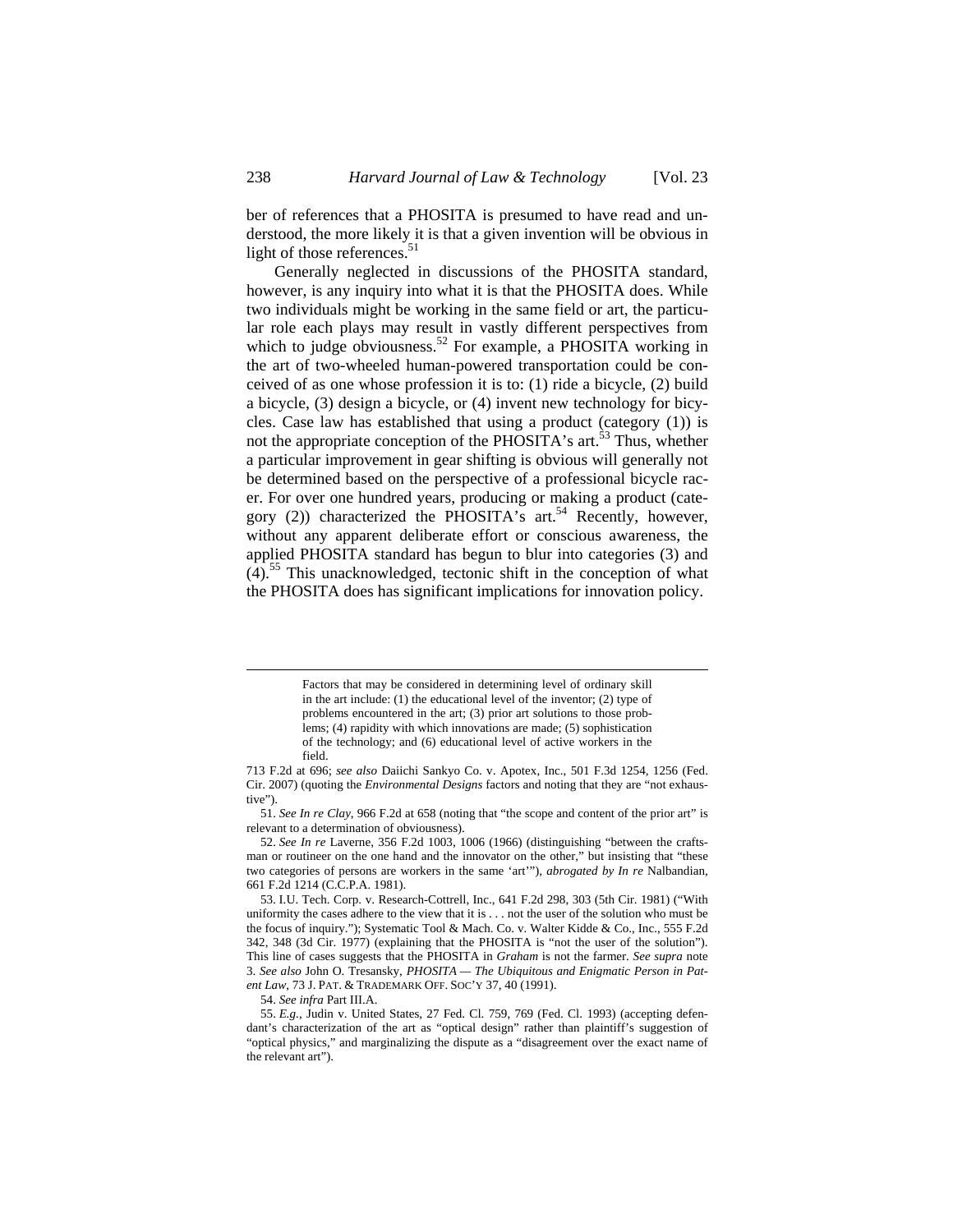$\overline{a}$ 

# III. THE DRIFTING DEFINITION OF "ART": 1790–PRESENT

The PHOSITA's art can be thought of as comprising two dimensions: (1) the field or discipline in which the PHOSITA is working, and (2) the nature of the PHOSITA's activity within that field. Freed by an absence of scholarly or judicial attention, the understanding of this second dimension of art has drifted gradually over the years. Much as language itself diverges over time to produce mutually incomprehensible tongues, incremental changes in the judicial understanding of art have accumulated to such an extent that the PHOSITA standard is now an unrecognizable descendant of *Hotchkiss*'s "ordinary mechanic." This evolution has occurred in the absence of the expressed intent of Congress and deliberate policy crafting by the judiciary. Since the first American patent statute, the PHOSITA has evolved from an ordinary mechanic to an ordinary designer and finally to an ordinary researcher.

### *A. The Mechanic: 1790s–1970s*

During most of the history of the nation, the PHOSITA standard — which did not exist as such — might accurately have been characterized by the expression "ordinary mechanic in the trade." From the earliest patent decision of the 1800s through the 1960s, arts were generally regarded as stable fields of endeavor in which ordinary effort would produce expected results.<sup>56</sup> As distinct from the manual skills of the artisan or ordinary mechanic, the work of the inventor required "an effort of the brain as well as the hand."<sup>57</sup> An art, in other words, was a trade,<sup>58</sup> and the person who practiced the art would have been designated an artisan, workman, manufacturer, or mechanic. As noted above, *Hotchkiss* established the obviousness bar as requiring more than that which could be accomplished by "an ordinary mechanic acquainted with the business."<sup>59</sup> A 1908 Third Circuit formulation of the PHOSITA equivalent described an "ordinary workman

<sup>56.</sup> *See infra* notes 58–68 and accompanying text. In the context of patentable subject matter, the Federal Circuit has rejected the assertion that "art" is somehow broader than "process"; that is, an art is a series of steps. *See In re* Nuijten, 500 F.3d 1346, 1354–55 (Fed. Cir. 2007); *see also* Cochrane v. Deener, 94 U.S. 780, 788 (1876) ("[An art] is an act, or a series of acts, performed upon the subject-matter to be transformed and reduced to a different state or thing.").

<sup>57.</sup> Northrup v. Adams, 18 F. Cas. 374, 374 (C.C.E.D. Mich. 1877) (No. 10,328). The quoted language from *Northrup* appeared in twenty-nine other cases between 1877 and 1954, including the Supreme Court case of *Smith v. Whitman Saddle Co.*, 148 U.S. 674, 679 (1893), but in only one decision between 1955 and 2009. *See* Egyptian Goddess, Inc. v. Swisa, Inc., 543 F.3d 665, 673 (Fed. Cir. 2008).

<sup>58.</sup> *See* SAMUEL JOHNSON, DICTIONARY OF THE ENGLISH LANGUAGE (London, Rivington 1790); EDWARD C. WALTERSCHEID, THE NATURE OF THE INTELLECTUAL PROPERTY CLAUSE 126 (2002) ("In 1787 'useful arts' meant basically helpful or valuable trades.").

<sup>59.</sup> Hotchkiss v. Greenwood, 52 U.S. (11 How.) 248, 267 (1850).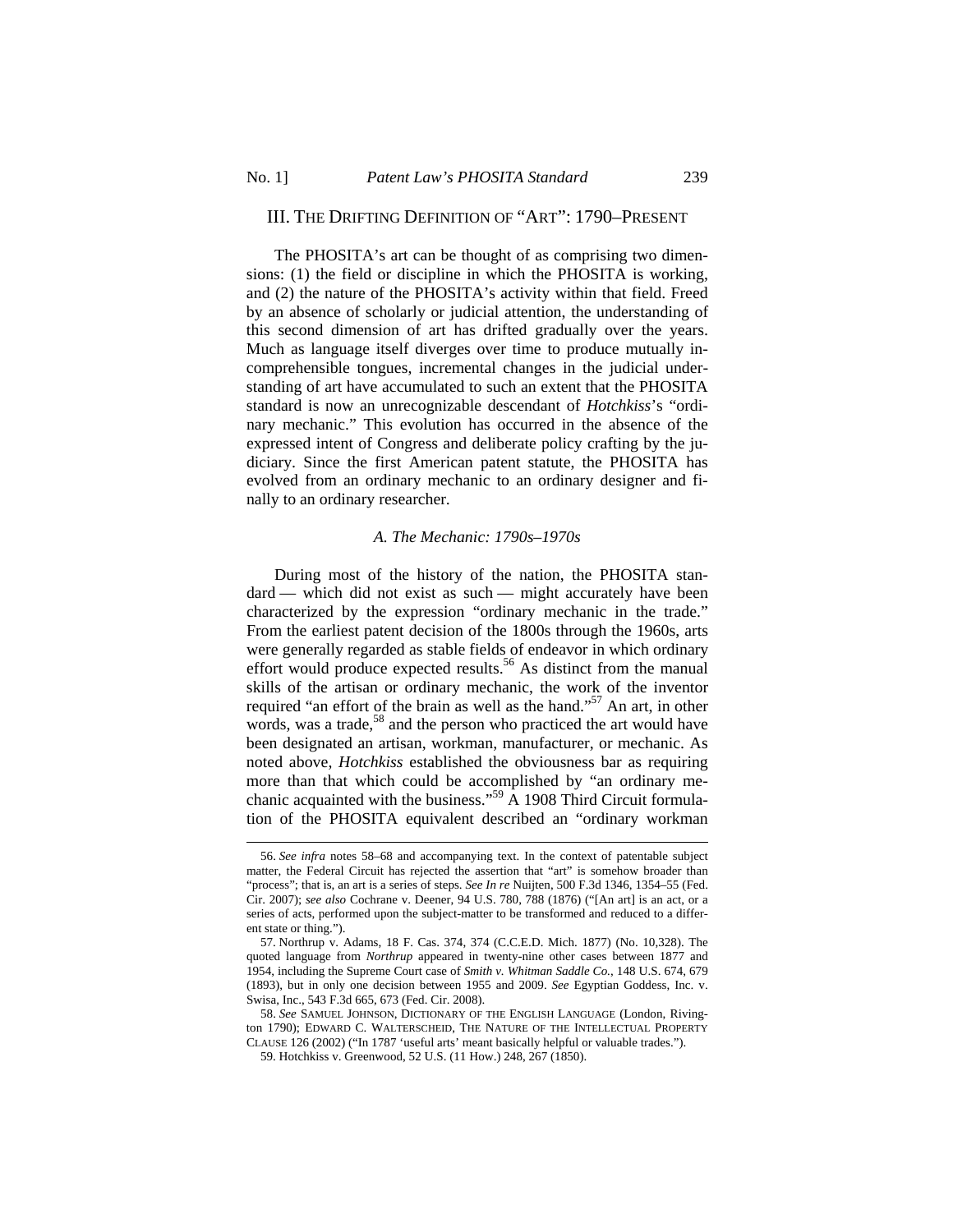possessed of the usual mechanical skill."60 Further support is provided by a notable dictionary of the time, which defined "artisan" as a "manufacturer; low tradesman."<sup>61</sup>

The PHOSITA was thus a tradesman — a person who practiced his art with ordinary skill but who was not an inventor.<sup>62</sup> Case law confirms this view of the artisan or mechanic as engaged in the manufacture or repetitive treatment of a product. In the 1818 case of *Evans v. Eaton*, 63 for example, the Supreme Court spoke of the "art of manufacturing flour."64 The following decade, Justice Story described "the art of making leather tubes or hose, for conveying air, water, and other fluids."65 Numerous other cases spanning two centuries use parallel language for other arts, such as the "art of manufacturing bricks and tiles,"<sup>66</sup> the "art of making garments,"<sup>67</sup> and the "art of making lead pipe."<sup>68</sup>

Arts, of course, evolved over time as new processes, compositions, and devices were discovered that could improve the arts in some way. Such improvements, however, did not originate from ordinary artisans merely practicing their art in the usual manner. In contrast to the usual works of the artisans, courts and scholars characterized inventions as reflecting genius<sup>69</sup> or extraordinary skill.<sup>70</sup>

64. *Id.* at 506; *see also* Evans v. Jordan, 13 U.S. (9 Cranch) 199, 202 (1815) (referring to the "art of manufacturing flour and meal").

65. Pennock v. Dialogue, 27 U.S. (2 Pet.) 1, 14 (1829).

66. Wood v. Underhill, 46 U.S. (5 How.) 1, 4 (1847).

More recent case law tends to blur manufacturing activities with inventive activities. *See*  Medrad, Inc. v. MRI Devices Corp., 401 F.3d 1313, 1319 (Fed. Cir. 2005) ("art of MRI technology"); SRI Int'l Inc. v. Internet Sec. Sys., Inc., 456 F. Supp. 2d 623, 631 (D. Del. 2006) ("art of intrusion detection technology"), *vacated in part*, 511 F.3d 1186 (Fed. Cir. 2008); Messerschmidt v. United States, 29 Fed. Cl. 1, 32 (Fed. Cl. 1993) ("art of helicopter control system technology").

69. *See, e.g.*, Eldred v. Ashcroft, 537 U.S. 186, 227 (2003) (quoting Sony Corp. of Am. v. Universal City Studios, Inc., 464 U.S. 417, 429 (1984)) (characterizing intellectual property as a reward for "genius"); Graham v. John Deere Co. of Kansas City, 383 U.S. 1, 15 n.7 (1966) (collecting cases and noting that judicial reference to "flash of creative genius" was a "rhetorical embellishment of language going back to 1833"); Mantle Lamp Co. v. Aluminum Prods. Co., 301 U.S. 544, 546 (1937) (characterizing the standard for patentability as involving "inventive genius"); Potts v. Creager, 155 U.S. 597, 607 (1895) (indicating "intui-

<sup>60.</sup> Brunswick-Balke-Collender Co. v. Rosatto, 165 F. 56, 58 (3d Cir. 1908) (quoting Brunswick-Balke-Collender Co. v. Rosatto 159 F. 729 (C.C.E.D. Pa. 1908)).

<sup>61.</sup> JOHNSON, *supra* note 58, at 22.

<sup>62.</sup> *See* ROBINSON, *supra* note 27, at 176 (discussing the "imitative faculties" of the PHOSITA).

<sup>63. 16</sup> U.S. (3 Wheat) 454 (1818).

<sup>67.</sup> Cluett v. Claflin, 140 U.S. 180, 182 (1891).

<sup>68.</sup> O'Reilly v. Morse, 56 U.S. (15 How.) 62, 117 (1853); *see also* Christianson v. Colt Indus. Operating Corp., 486 U.S. 800, 805 (1988) ("rifle-making art"); Keystone Mfg. Co. v. Adams, 151 U.S. 139, 145 (1894) ("art of cornshelling"); Royer v. Coupe, 146 U.S. 524, 526 (1892) ("art of tanning and curing hides"); Int'l Tooth-Crown Co. v. Gaylord, 140 U.S. 55, 60 (1891) ("art of making and applying this tooth crown"); New Process Fermentation Co. v. Maus, 122 U.S. 413, 420 (1887) ("art of brewing beer"); White v. Dunbar, 119 U.S. 47, 49 (1886) ("art of preserving shrimps in metal cans"); Bauer Bros. Co. v. Bogalusa Paper Co., 96 F.2d 991, 994 (5th Cir. 1938) ("art of papermaking").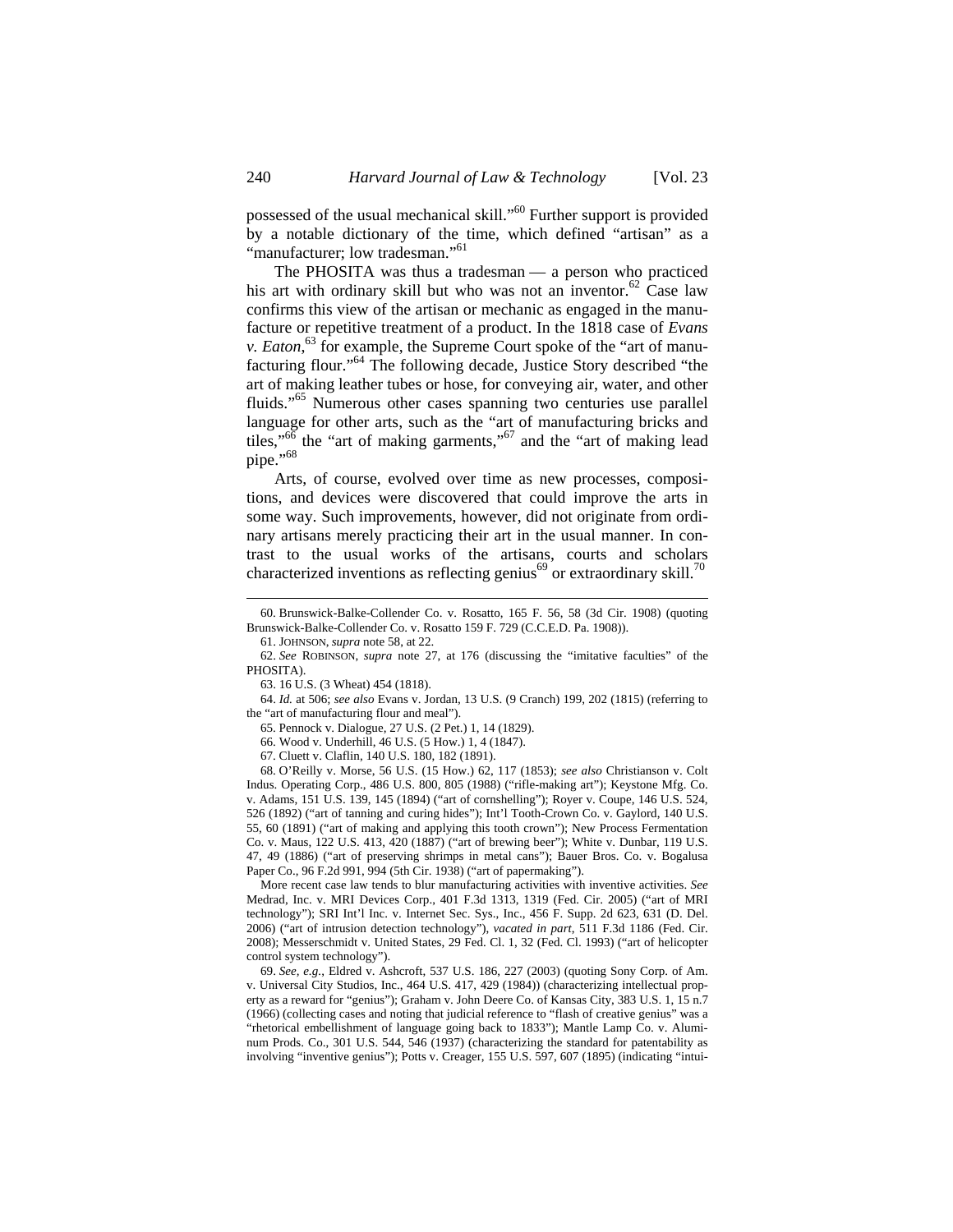$\overline{a}$ 

The characterization of the PHOSITA as a tradesperson, as distinct from a researcher, persisted well into the 1900s. As late as the 1950s, courts still commonly described the PHOSITA as an ordinary workman or mechanic, $71$  and "arts" as involving the making or producing of a product.<sup>72</sup> According to one commentator, the Supreme Court's 1966 decision in *Graham v. John Deere Co.*73 "made it reasonably clear that the *Hotchkiss* mechanic and [the PHOSITA] were closely related if not identical."74 Yet even before *Graham*, the conception of the PHOSITA as a "mechanic" was on the decline. Figure 2 traces the conception of the PHOSITA as a "mechanic" from the

73. 383 U.S. 1 (1966).

1840s to the present.<sup>75</sup>

74. Gambrell & Dodge, *supra* note 46, at 5:316. It should be noted that *Hotchkiss* did not merely prohibit the granting of patents on inventions that would have been "obvious" to an ordinary mechanic. Instead, the *Hotchkiss* bar was broader, applying also to inventions that, even if not obvious, did not require "more ingenuity and skill" than that possessed by an ordinary mechanic. *Id.* As stated *supra* note 26, neither the word "obvious" nor its variants appear in the majority opinion.

tive genius" as "a characteristic of great inventors"); Reckendorfer v. Faber, 92 U.S. 347, 357 (1875) (noting that all cases recognize "the distinction between mechanical skill . . . and inventive genius"); *see also* Woodworth v. Sherman, 30 F. Cas. 586, 589 (C.C.D. Mass. 1844) (No. 18,019) (referring to "genius" of inventor); Gray v. James, 10 F. Cas. 1015, 1018 (C.C.D Pa. 1817) (No. 5,718) (stating that a patent disclosure must enable "any person skilled in the art" to make and use the invention without "taxing his genius or his inventive powers").

<sup>70.</sup> *See* N. Am. Vaccine, Inc. v. Am. Cyanamid Co., 7 F.3d 1571, 1580 (Fed. Cir. 1993) (Rader, J., dissenting) ("[I]nventors generally have extraordinary skill . . . ."); Dan L. Burk, *Feminism and Dualism in Intellectual Property*, 15 AM. U. J. GENDER SOC. POL'Y & L. 183, 189–90 (2007) (distinguishing inventor from artisan as being one "one of extraordinary skill"); *see also* Tresansky, *supra* note 53, at 40 ("[I]nventors as a class possess something which sets them apart from workers of ordinary skill.").

<sup>71.</sup> *See, e.g.*, Graham v. Jeoffroy Mfg., Inc., 206 F.2d 769, 771 (5th Cir. 1953).

<sup>72.</sup> *See, e.g.*, United States v. E.I. du Pont de Nemours & Co., 353 U.S. 586, 594 n.12 (1957) (referring to the "art of paint making"); Hartford-Empire Co. v. United States, 323 U.S. 386, 430 (1945) (referring to the "glassmaking art").

<sup>75.</sup> Figure 2 data are based on a search of the Westlaw ALLFEDS database on September 24, 2009 using the search: (ordinary ordinarily) /5 skill! /9 (mechanical mechanic) /p (invent! patent infringe!). Because § 103 did not exist until 1952, the words on which the PHOSITA standard is based are not perfect search terms. Moreover, a large majority of patent opinions do not discuss the PHOSITA at all, and opinions that mention the PHOSITA often do not grapple with the nature of the activity in which the PHOSITA is engaged. The present search is therefore intended to illuminate the relatively small percentage of opinions which are relevant to the issue at hand. Even opinions which include the searched terms do not guarantee that the judges in those opinions actually conceived of the PHOSITA in a certain manner. Thus, the data presented is intended to graphically illustrate the general trend in the shifting PHOSITA conception but does not purport to measure this trend with precision. Individual cases were examined to ensure that the searched terms were used in the appropriate context, and nonresponsive opinions were excluded. The remaining figures should also be understood in light of similar considerations.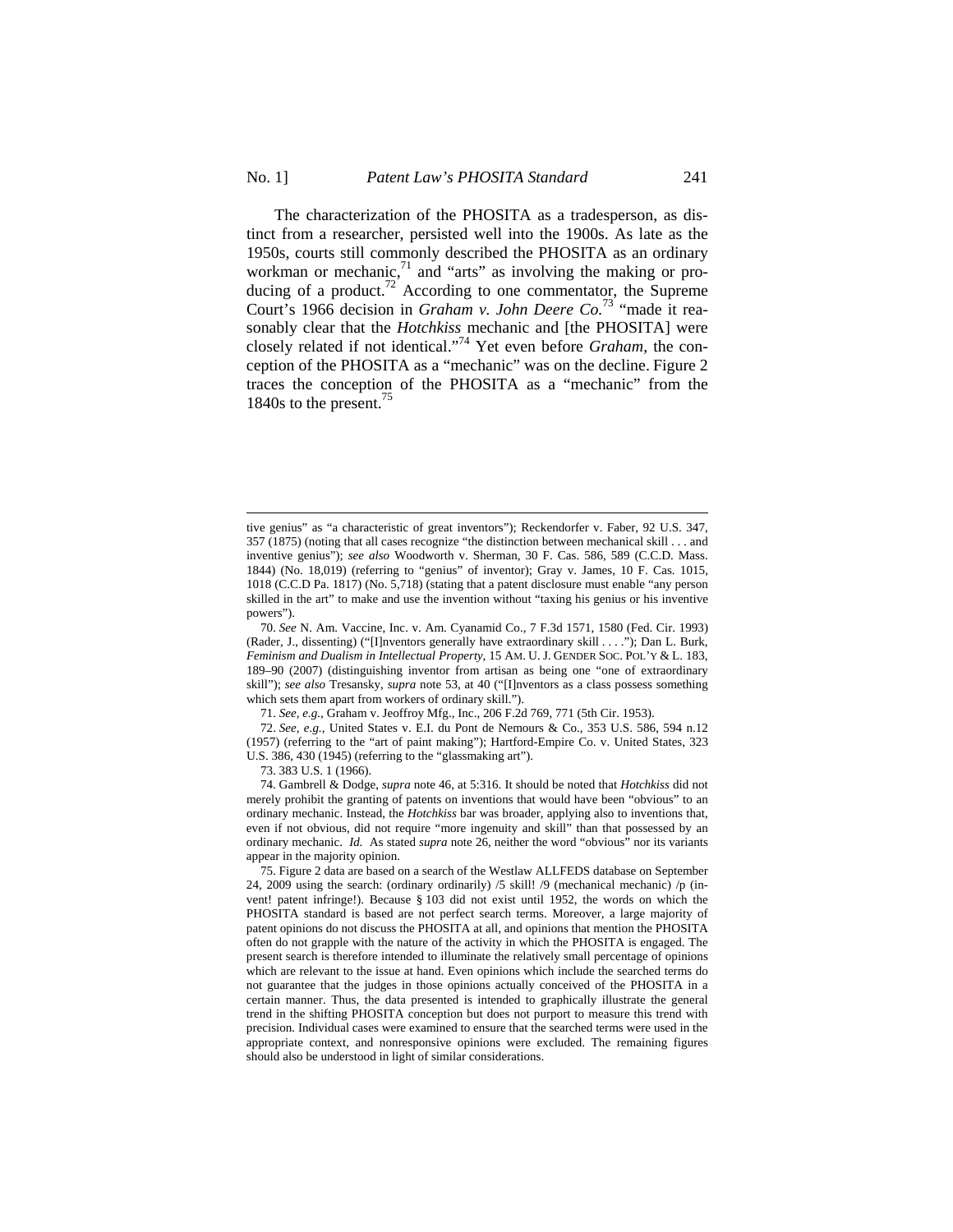

Figure 2: PHOSITA as Ordinarily Skilled Mechanic

Supreme Court cases that describe the PHOSITA as a mechanic of ordinary skill span from 1846 until 1950.<sup>76</sup> Appeals court decisions<sup>77</sup> conceiving of the PHOSITA as an ordinarily skilled mechanic first appeared in the 1890s and rose to a peak in the 1930s. From the 1950s to the present, there has been a dramatic decline in the characterization of the PHOSITA as an ordinarily skilled mechanic: the number of cases containing the searched language, from courts at all levels, dropped to near zero during the period from 2000 to 2009. The decline is particularly noteworthy given the rapid increase in the number of reported patent decisions during the last two decades.<sup>78</sup>

1800 1850 1900 1950 2000 **Year**

#### *B. The Designer: 1950s–Present*

Just as the image of the PHOSITA as an ordinarily skilled mechanic was fading, a new image was rising to take its place. Beginning in the 1950s, some courts and commentators began conceiving of the PHOSITA not as a mechanic using primarily the skills of the hand but rather as a professional designer whose work required a signifi-

 $\overline{a}$ 

 $0 \begin{array}{c} 0 \\ -2 \\ 1800 \end{array}$ 

<sup>76.</sup> *See* Great Atl. & Pac. Tea Co. v. Supermarket Equip. Corp., 340 U.S. 147, 151 n.6 (1950) (quoting McClain v. Ortmayer, 141 U.S. 419, 427 (1891)); Woodworth v. Wilson, 45 U.S. (4 How.) 712, at 716 (1846). Data has been binned by decade, and each data point in Figures 2–6 is spatially located at the midpoint of each bin.

<sup>77.</sup> Cases from the Court of Customs & Patent Appeals and the Court of Claims were included in "Appeals Courts" data.

<sup>78.</sup> *See* ADAM B. JAFFE & JOSHUA LERNER, INNOVATION AND ITS DISCONTENTS 13–14 (2004) (depicting the dramatic increase, beginning around 1991, in the number of patent suits filed); WILLIAM M. LANDES & RICHARD A. POSNER, THE ECONOMIC STRUCTURE OF INTELLECTUAL PROPERTY LAW 348 (2003) (same). Data regarding the annual number of patent cases filed is maintained by the Administrative Office of the U.S. Courts. *See* Office of Judges Programs Statistics Division, Statistical Tables for the Federal Judiciary, http://www.uscourts.gov/stats/index.html (last visited Dec. 20, 2009).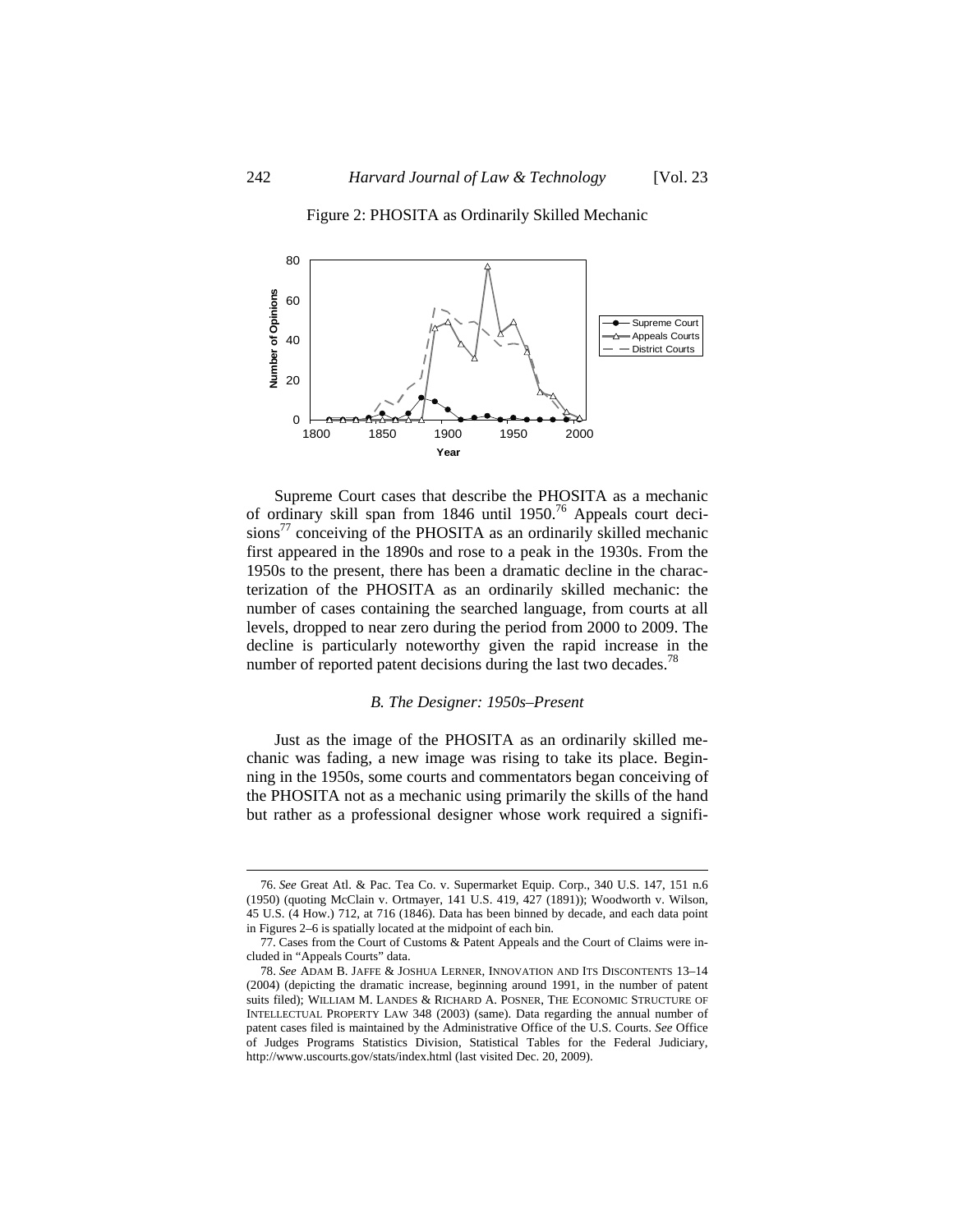cant effort of the brain.<sup>79</sup> Figure 3 traces the emerging conception of the PHOSITA as a designer within a given field. $80$ 

Figure 3: PHOSITA as Designer



As reflected in Figure 3, only a handful of cases prior to the 1950s utilized the term "designer" in the context of the PHOSITA.<sup>81</sup> Beginning in the 1950s and 1970s, district courts and appeals courts, respectively, increasingly began to conceive of the PHOSITA as a designer. $82$ <sup>2</sup>This trend has generally continued to the present and includes *KSR*, the first Supreme Court case to conceive of the PHOSITA's art as "design."<sup>83</sup>

### *C. The Researcher: 1970s–Present*

As the PHOSITA's art drifted from ordinarily skilled manual labor in a given field to ordinarily skilled design in that field, the stage was set for the final step of the transformation. Only in the last ten years has that final step — conceiving of the PHOSITA as a profes-

<sup>79.</sup> Probably not coincidentally, this same decade marks the end of references to the hand/brain language of *Northrup*. *See supra* note 57.

<sup>80.</sup> Data is based on a search of the Westlaw ALLFEDS database on September 24, 2009 using the search: (ordinary ordinarily) /5 skill! /9 (design!) /p (invent! patent infringe!) % "design patent." Individual cases were examined to ensure that the searched terms were used in the appropriate context, and nonresponsive opinions were excluded.

<sup>81.</sup> *See, e.g.*, Parsons v. United States, 75 Ct. Cl. 751, 760 (Ct. Cl. 1932).

<sup>82.</sup> Since the number of patent cases has increased dramatically since the early 1990s, see *supra* note 77, some of the increase in the utilization of the term "designer" may simply reflect this increased volume of relevant case law. *See* normalized data, presented *infra* at Figure 6.

<sup>83.</sup> KSR Int'l Co. v. Teleflex Inc., 550 U.S. 398, 424 (2007) (referring to a "pedal designer of ordinary skill"). Four Supreme Court cases spanning from 1883 to 1925 utilized the phrase "ordinary mechanical *or engineering* skill" (emphasis added) in the context of the PHOSITA standard. *See, e.g.*, Atl. Works v. Brady, 107 U.S. 192, 200 (1883).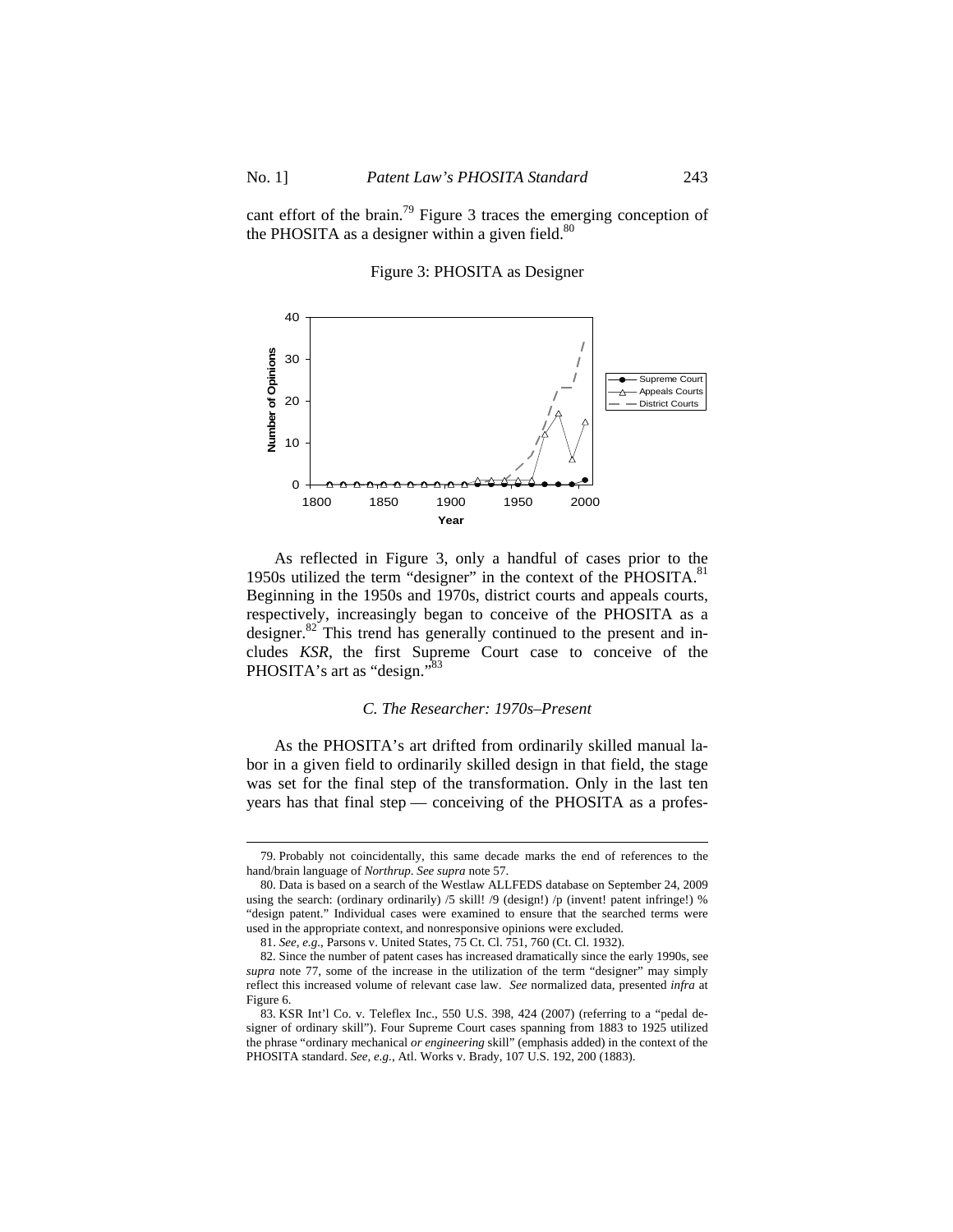sional researcher — been taken with any frequency.<sup>84</sup> In a 1979 opinion, the District Court for the Southern District of New York mentioned the concept of the PHOSITA as a researcher, but this concept was not discussed and did not have a discernible effect on the outcome of the case.<sup>85</sup> A 1982 case in the District Court for the District of Delaware rejected the defendant's contention that a team of DuPont researchers defined the PHOSITA standard.<sup>86</sup> Nine years later, however, the same judge found that "the level of ordinary skill in the art in this case involves the research and development of beta-blockers," $87$ though he still conceived of the PHOSITA as an individual researcher rather than as a research team.<sup>88</sup>

<sup>84.</sup> This statement is based on a search of the Westlaw ALLFEDS database on September 24, 2009 using the search: (ordinary ordinarily) /5 skill! /9 (research!) /p (invent! patent infringe!). Individual cases were examined to ensure that the searched terms were used in the appropriate context, and non-responsive opinions were excluded.

<sup>85.</sup> Warner-Jenkinson Co. v. Allied Chem. Corp., 477 F. Supp. 371, 393 (S.D.N.Y. 1979) (rejecting plaintiff's argument that a food coloring invention would have been obvious to one of "ordinary skill in the art of color research").

<sup>86.</sup> Studiengesellschaft Kohle mbH v. Dart Indus., Inc., 549 F. Supp. 716, 727, 735 (D. Del. 1982).

<sup>87.</sup> Imperial Chem. Indus., PLC v. Danbury Pharmacal, Inc., 777 F. Supp. 330, 352 (D. Del. 1991).

<sup>88.</sup> *Id.* Conceptions of the PHOSITA as a team or group rather than an individual have occasionally entered the literature. *See* Meara, *supra* note 47, at 293 (arguing that the PHOSITA standard should in some cases be based on hypothetical knowledge of "interdisciplinary teams"); Merges, *supra* note 40, at 15 (describing the PHOSITA as a "roomful of engineers"). Because the PHOSITA provides an intentionally and artificially created frame of reference, conceiving of the PHOSITA as an unrealistic amalgam of persons is appropriate in some cases. *See infra* Part V.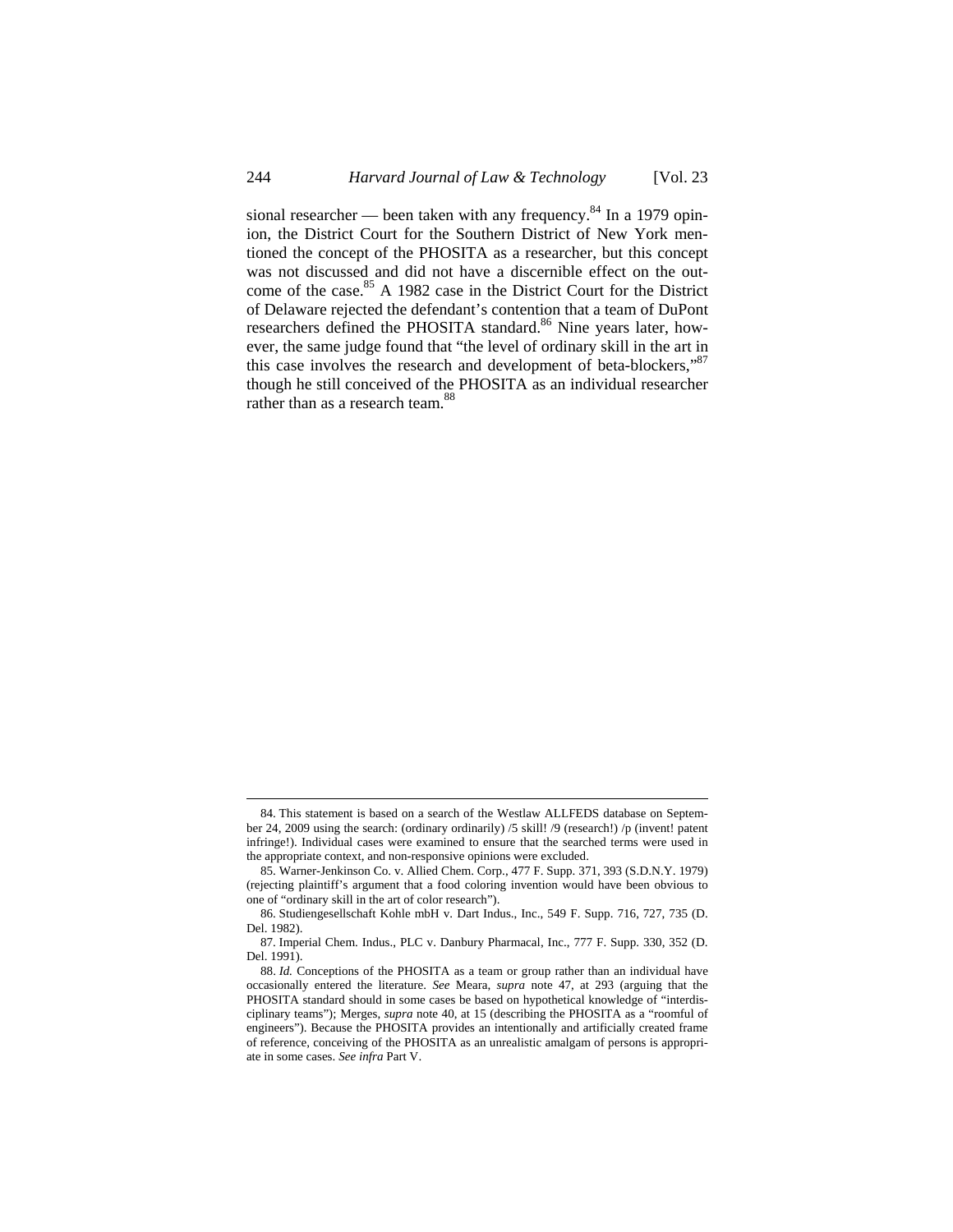Although several other references were made to the PHOSITA as a researcher prior to 2000, the concept did not gain momentum until the turn of the millennium, after which it has appeared repeatedly in both lower court<sup>89</sup> and Federal Circuit<sup>90</sup> opinions. Figure 4 traces the recent emergence of the PHOSITA-as-researcher characterization.

#### Figure 4: PHOSITA as Researcher



<sup>89.</sup> *See, e.g.*, Bd. of Trs. of Leland Stanford Junior Univ. v. Roche Molecular Sys., 563 F. Supp. 2d 1016, 1034 (N.D. Cal. 2008) (describing the PHOSITA as "[a] medical doctor working on clinical HIV research . . . or a Ph.D. researcher working on molecular methods relating to clinical HIV research"), *vacated*, Nos. 2008-1509 & 2008-1510, 2009 WL 3110809 (Fed. Cir. Sept. 30, 2009); Alza Corp. v. Mylan Labs., Inc., 310 F. Supp. 2d 610, 629 (D. Vt. 2004) (referring to the PHOSITA as comprised of "artisans of ordinary skill in their research and experimentation"); Upsher-Smith Labs., Inc. v. Pan Am. Labs., Inc., No. 01-352ADMAJB, 2003 WL 22999551, at \*7 (D. Minn. Dec. 19, 2003) (describing the PHOSITA as "a person possessing ordinary skill in vitamin supplements research"); Roche Diagnostics Corp. v. Selfcare Inc., 233 F. Supp. 2d 1038, 1065 (S.D. Ind. 2002) (noting material question of fact of whether the PHOSITA was an innovative researcher), *vacated in part & reh'g granted*, Roche Diagnostics Corp. v. Bayer Corp., 247 F. Supp. 2d 1065 (S.D. Ind. 2003); Eli Lilly & Co. v. Zenith Goldline Pharms., Inc., No. IP 99-38-C H/K, 2001 WL 1397304, at \*8 (S.D. Ind. Oct. 29, 2001) (noting testimony regarding a "researcher of ordinary skill").

<sup>90.</sup> *In re* Kubin, 561 F.3d 1351, 1357 (Fed. Cir. 2009) (describing the PHOSITA as a "researcher of ordinary skill"); Takeda Chem. Indus., Ltd. v. Alphapharm Pty., Ltd., 492 F.3d 1350, 1358 (Fed. Cir. 2007) (explaining that "researchers would have been dissuaded [from the invention]"); Eli Lilly & Co. v. Teva Pharms. USA, Inc., No. 05-1044, 2005 WL 1635262, at \*4 (Fed. Cir. July 13, 2005) (noting district court's conclusion that research clinicians were not PHOSITAs); Metabolite Labs., Inc. v. Lab. Corp. of Am. Holdings, 370 F.3d 1354, 1366 (Fed. Cir. 2004) (referring to "physicians in homocysteine research, i.e., persons of ordinary skill in the art").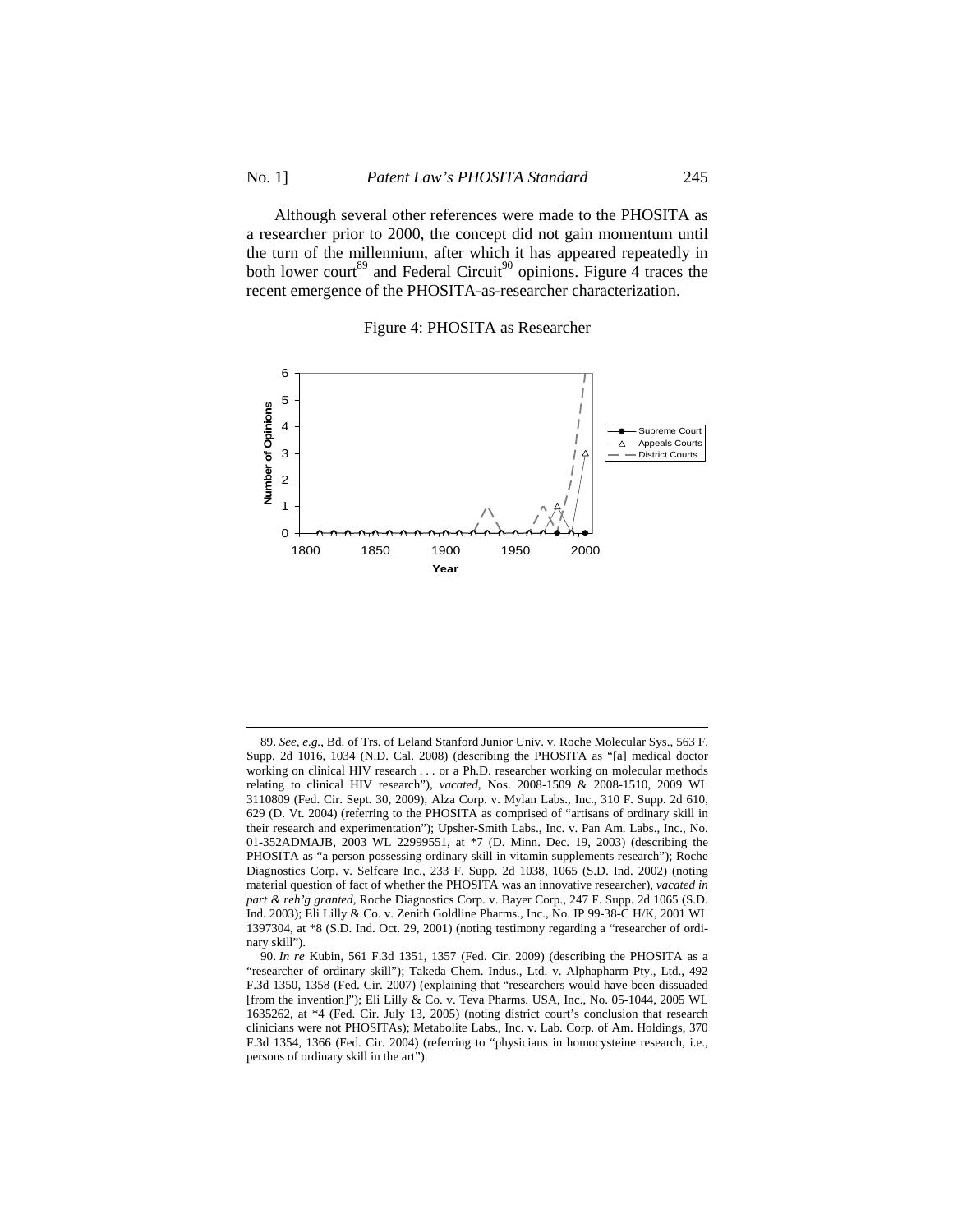If cases from all levels (district courts, appeals courts, and the Supreme Court) and from each category (mechanic, designer, and researcher) are integrated into a single figure, the evolving conception of the PHOSITA becomes clear (Figure 5). The increase in the "designer" and "researcher" conceptions mirrors the decrease in the "mechanic" conception.



# Figure 5: Comparing the Mechanic, Designer, and Researcher Conceptions

Although the designer and researcher conceptions have risen in absolute terms while the mechanic conception has fallen, these figures must be understood in the context of the rapidly increasing volume of patent cases within the past twenty years.<sup>91</sup> If the data are normalized by placing the figures above in the numerator, and placing the total number of patent cases discussing the PHOSITA in the denominator, $92$  the resulting graph appears as presented in Figure 6.

<sup>91.</sup> *See supra* note 78.

<sup>92.</sup> Denominator values are based on a search of the Westlaw ALLFEDS database on October 10, 2009 using the search: (ordinary ordinarily) /5 skill! /p (invent! patent infringe!) & da(aft 1899 & bef 1910). The search was repeated for each ten-year period by altering the date portion of the search string.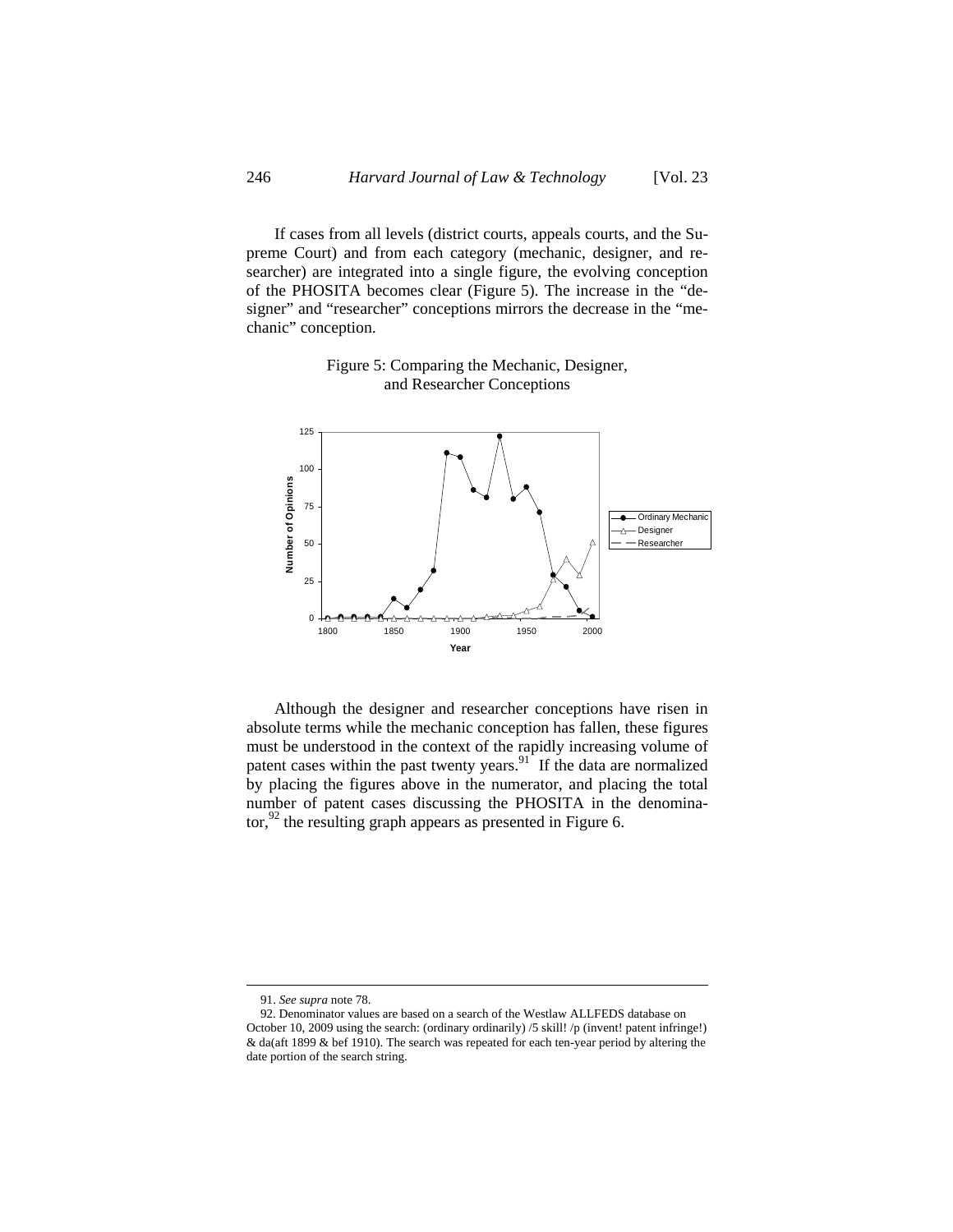# 0% 20% 40% 60% 80% 1900 1950 2000 **Year** 0.0% 2.0% 4.0% 6.0% Mechanic (left Y-axis) Designer + Researcher (right Y-axis) `

Figure 6: Normalized Data

Figure 6 confirms the declining characterization of the PHOSITA as a mechanic over the period of 1920 to the present. However, although the combined designer and researcher conceptions generally increased from the 1920s through the 1980s, the explosion of patent cases since 1990 led to an overall reduction in the normalized figures since 1990. The result is that a large majority of patent cases over the past decade failed to characterize the PHOSITA as a mechanic, designer, or researcher. One possible explanation for this observation is that § 103, as well as *Graham*'s interpretation thereof, has diverted attention away from the activity in which the PHOSITA is engaged, $93$ essentially reducing "art" to a one dimensional term that is synonymous with "field."<sup>54</sup> As a result, courts have increasingly referred to the PHOSITA without any specifying language as to the PHOSITA's activities within that field.

# IV. JUSTIFYING A RETURN TO THE TRADITIONAL PHOSITA **STANDARD**

The mere observation that the judicial conception of the PHOSITA has drifted surreptitiously from "mechanic" to "researcher"

<sup>93.</sup> *See infra* Part IV.A.

<sup>94.</sup> *See, e.g.*, Sparton Corp. v. United States, No. 92-580 C, 2009 WL 2948555, at \*7 (Fed. Cl. Aug. 26, 2009, reissued Sept. 10, 2009) (undertaking to "define the level of ordinary skill in the sonobuoy art").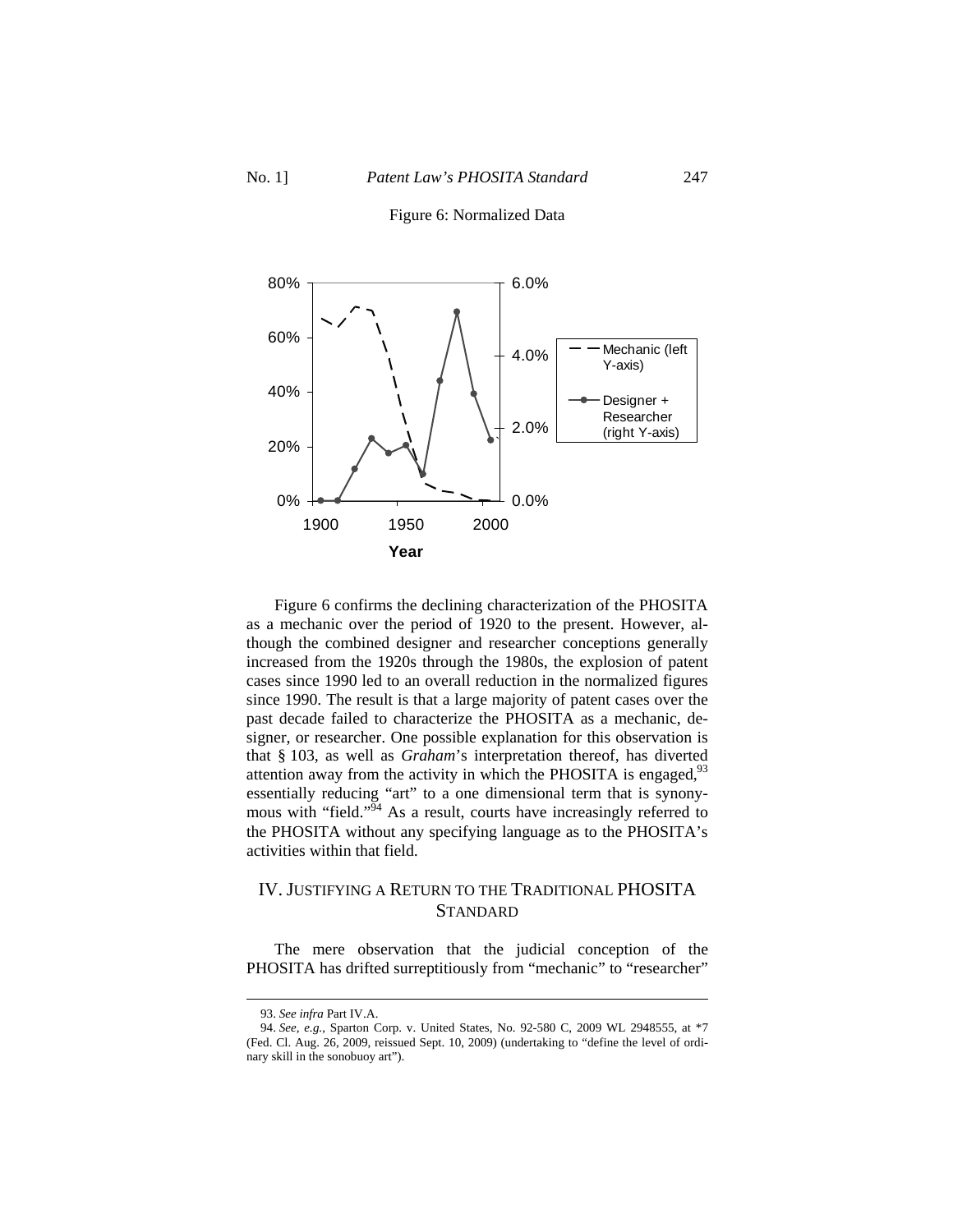does not necessarily imply that such a change is undesirable. Indeed, it is often noted that as the state of an art advances, the bar for patentability must be raised. The Supreme Court endorsed this general approach in *KSR*, endowing the PHOSITA with ordinary creativity and stating that "as progress beginning from higher levels of achievement is expected in the normal course, the results of ordinary innovation are not the subject of exclusive rights under the patent laws."<sup>95</sup>

In the context of the PHOSITA, raising the patentability bar may take the form of an increased skill level, a broader definition of analogous art, or a change in perspective from mechanic to researcher.<sup>96</sup> While all of these phenomena have been occurring, it is only the last one — the drift in perspective from mechanic to researcher — that is problematic. Skill levels can be expected to rise as longer life spans and increased specialization allow workers to accumulate greater skill at a given task. Similarly, as patents expire and scientific papers are published, the increased base of knowledge that is freely available to the public justifies an expanded scope of relevant prior art.

Yet even if the PHOSITA standard must keep pace with rising skill levels and greater volumes of prior art, several considerations caution against re-characterizing the PHOSITA as a researcher rather than as a skilled mechanic of a generally stable art. First, the observed drift in the understanding of the PHOSITA's art has taken place largely without deliberate intention or thoughtful analysis, owing largely to Supreme Court precedent which draws attention away from the PHOSITA's perspective and toward the singular variable of skill level. Second, conceiving of the PHOSITA's art as "research" represents a fundamental departure from the traditional conception of art that has characterized the patent system since its inception. Third, and most importantly, denying patentability to inventions that are obvious to an ordinary researcher conflicts with patent policy unless it is assumed that research will take place even in the absence of the patent incentive. The "researcher" conception therefore threatens to reduce incentives to invent. These three lines of reasoning are explored below.<sup>97</sup>

<sup>95.</sup> KSR Int'l Co. v. Teleflex Inc., 550 U.S. 398, 427 (2007).

<sup>96.</sup> This three-part analysis posits that "perspective" extends beyond mere skill level or breadth of knowledge. The word "perspective" here is used in a broad sense appropriate to the language of § 103 and might vary based on habits of evaluating problems, thinking about solutions, and synthesizing disparate pieces of information to arrive at meaningful conclusions, as well as other factors.

<sup>97.</sup> A redefinition of "art" that excludes professional researchers also benefits the disclosure function of the patent system by requiring a higher standard of disclosure. Although the enablement "P[HO]SITA" of § 112 is not quite the same as the § 103 PHOSITA, *see* Burk & Lemley, *supra* note 36, at 1205, a redefinition of "art" as proposed herein could be applied to both standards. An invention is sufficiently enabled if the § 112 PHOSITA would be able to make and use the invention without "undue experimentation." LizardTech, Inc. v. Earth Res. Mapping, Inc., 424 F.3d 1336, 1344–45 (Fed. Cir. 2005). Because the amount of experimentation considered reasonable is likely to be higher for a researcher, whose occupa-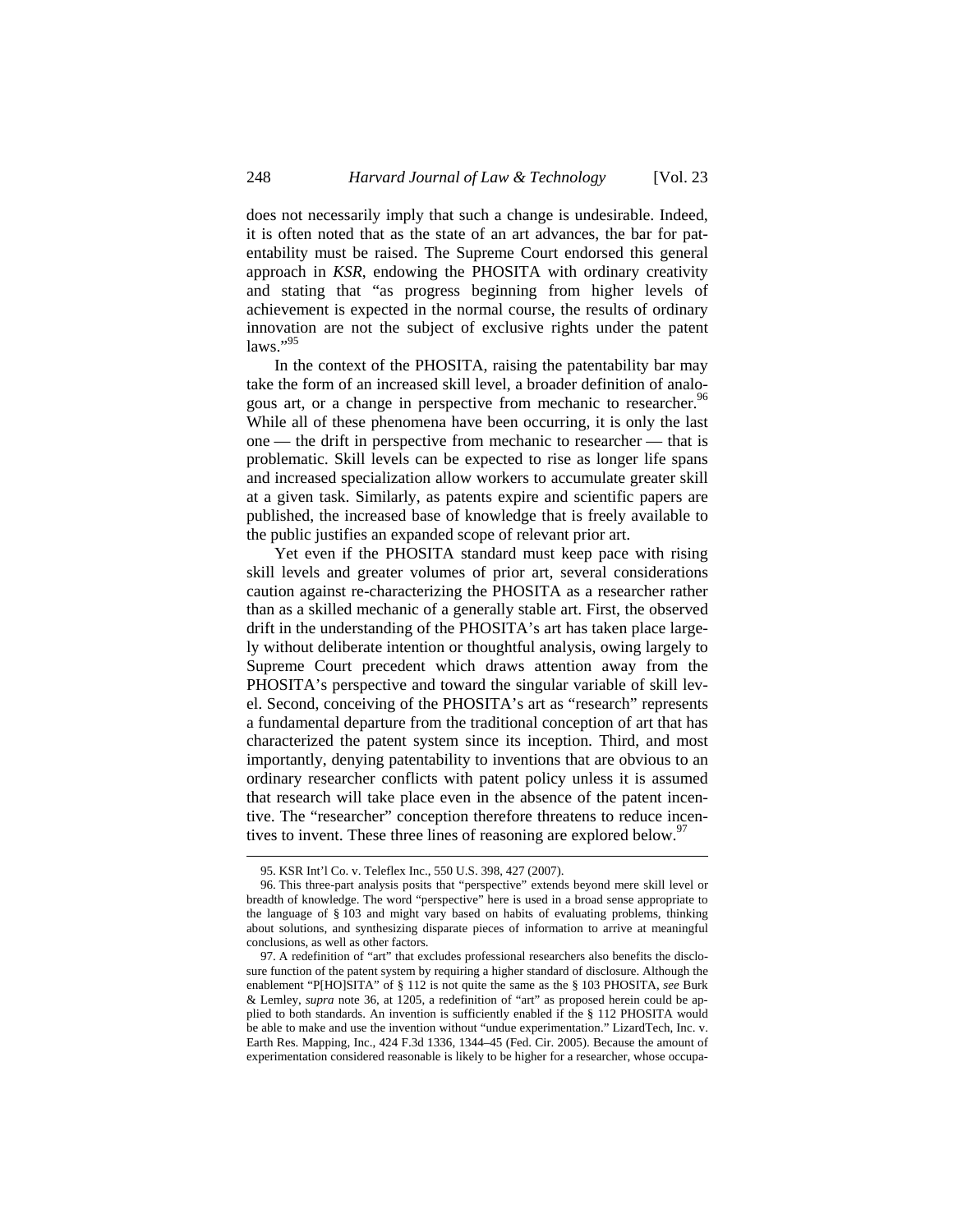$\overline{a}$ 

## *A. The Shift to "Researcher" Has Not Been Made Deliberately*

In 1966, the Supreme Court in *Graham v. John Deere* constructed a framework that continues to control the obviousness inquiry today. That framework transformed the language of § 103 into a three-part inquiry: "Under § 103, [1] the scope and content of the prior art are to be determined; [2] differences between the prior art and the claims at issue are to be ascertained; [3] and the level of ordinary skill in the pertinent art resolved."98 Unfortunately, this subtle rephrasing of § 103 draws excessive attention to the PHOSITA's skill level and obfuscates the broader requirement of § 103 that obviousness be determined from the PHOSITA's perspective.<sup>99</sup> Lower courts have obediently complied with the Supreme Court's command to resolve the PHOSITA's skill level as a distinct and somewhat isolated inquiry.100

Unfortunately, the requirement that the PHOSITA's perspective rather than level of skill alone be the focal point of the inquiry is indicated only by the word "to"<sup>101</sup> and by the grammatical structure of

tion is based on experimentation, than it is for the ordinary producer who has little time to devote to research, restoring the PHOSITA standard to producing rather than researching would raise the enablement bar. Raising the bar would in turn encourage more complete and useful disclosures, the lack of which has often characterized patents and reduced their usefulness in disseminating information. *See* Brenner v. Manson, 383 U.S. 519, 534 (1966) (noting "the highly developed art of drafting patent claims so that they disclose as little useful information as possible"); Note, *The Disclosure Function of the Patent System (Or Lack Thereof)*, 118 HARV. L. REV. 2007, 2023–26 (2005) (providing three reasons "why patent disclosures are very rarely a useful source of information for research and development," including "inadequate disclosure"). *See generally* Sean B. Seymore, *Heightened Enablement in the Unpredictable Arts*, 56 UCLA L. REV. 127 (2008) (advocating a heightened enablement standard).

<sup>98.</sup> Graham v. John Deere Co. of Kansas City, 383 U.S. 1, 17 (1966). Secondary considerations, which derive from case law rather than from the explicit language of § 103 constitute a fourth part of the *Graham* test. *See id.* at 17–18.

<sup>99.</sup> *See* Gen. Motors Corp. v. Toyota Motor Co., 467 F. Supp. 1142, 1171 (S.D. Ohio 1979) (defining the inquiry as "how an average practitioner . . . would reason if given a problem (i.e., the motivations, methodologies, and predispositions which an average practitioner would bring to bear on the problem)") (emphasis omitted). One commentator notes that, while courts have sometimes evaluated the PHOSITA's skill level, they have rarely adopted the PHOSITA's perspective. Eisenberg, *supra* note 35, at 888 (stating that judicial treatment of the PHOSITA "excludes from consideration the judgment, intuition and tacit knowledge of ordinary practitioners"). If, as it appears, judges already find it difficult to adopt the perspective of the "mechanic" PHOSITA, it may be even more difficult for them to adopt the perspective of the "researcher" PHOSITA.

<sup>100.</sup> *See, e.g.*, *In re* Mettke, 570 F.3d 1356, 1359 (Fed. Cir. 2009); Litton Sys., Inc. v. Honeywell, Inc., 87 F.3d 1559, 1568 (Fed. Cir. 1996) (separate section entitled "Level of Ordinary Skill"), *vacated*, 520 U.S. 1111 (1997); Candela Corp. v. Palomar Med. Techs., Inc., No. 9:06-CV-277, 2008 WL 3285255, at \*2 (E.D. Tex. Aug. 6, 2008) (separate section entitled "One of Ordinary Skill").

<sup>101.</sup> *See* 35 U.S.C. § 103 (2006) ("A patent may not be obtained . . . if the differences between the subject matter sought to be patented and the prior art are such that the subject matter as a whole would have been obvious . . . *to* a person having ordinary skill in the art . . . .") (emphasis added).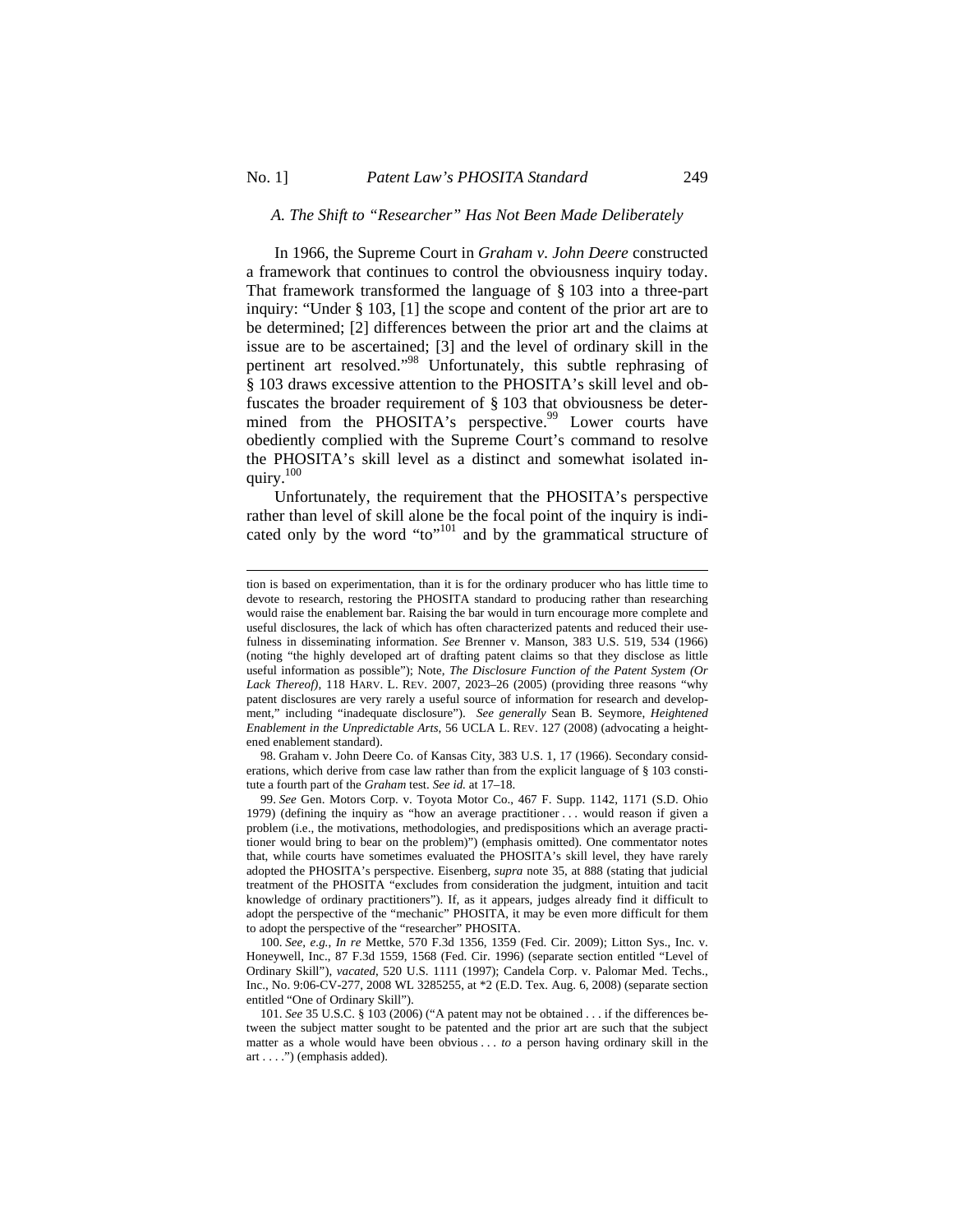§ 103 as a whole. The Court's segmentation of the statute in *Graham* obscures this overall emphasis on perspective. It would have been truer to the plain meaning of § 103 for the Court to have defined the third obviousness inquiry differently. For example, the third part of the *Graham* framework could have required that "the skills and perspective of the PHOSITA be ascertained," rather than requiring that "the level of ordinary skill in the pertinent art [be] resolved."<sup>102</sup> Arriving at a PHOSITA standard would of course include a skill level inquiry but would not be limited to it. $103$  Commentators have occasionally urged a fuller exposition of the PHOSITA, $^{104}$  and the Supreme Court has recently acknowledged that a proper conception of the PHOSITA involves more than mere notions of skill.<sup>105</sup>

## *B. A "Researcher" Conception Is a Significant Break with Traditional Patent Doctrine*

As discussed in Part III.A, case law spanning two centuries conceives of "arts" as the repeated performance by artisans of given processes to yield predictable results. Thus, the Supreme Court long ago explained that "tanning, dyeing, making water-proof cloth, vulcanizing India rubber, [and] smelting ores" are examples of "arts."<sup>106</sup> Although the artisan and researcher may work with the very same subject matter, their tasks are distinct in terms of innovation expectations. By definition, the job of a researcher is to create new, useful, and nonobvious contributions — that is, to invent. Webster's Dictionary, for example, defines research as "investigation or experimentation aimed at the discovery and interpretation of facts, revision of accepted theories . . . in the light of new facts [nonobviousness], or practical application [utility] of such new or revised theories  $[novelty] \ldots$ ...<sup>107</sup> While the overlap between patentable invention

<sup>102.</sup> See Federico, *supra* note 24, at 92-94 (explaining that the word "ordinary" had preceded the word "person" in draft legislation, but was later moved to "its proper place" (before "skill")).

<sup>103.</sup> A unanimous Supreme Court recently warned against too rigid an application of the obviousness standard. *See* KSR Int'l Co. v. Teleflex Inc., 550 U.S. 398, 427 (2007) ("Application of the [obviousness] bar must not be confined within a test or formulation too constrained to serve its purpose.").

<sup>104.</sup> *See, e.g.*, Gambrell & Dodge, *supra* note 46, at 5:302 (stating that the proper patentability standard requires a "determin[ation] [of] the composite nature of [the PHOSITA] — who he is, what he knows, and how he operates"); Burk & Lemley, *supra* note 36, at 1202 ("Courts should also spend more time and effort fleshing out the PHOSITA, who in many opinions seems to be mentioned only perfunctorily.").

<sup>105.</sup> *KSR*, 550 U.S. at 421 ("A person of ordinary skill is also a person of ordinary creativity, not an automaton.").

<sup>106.</sup> Corning v. Burden, 56 U.S. (1 How.) 252, 267 (1853).

<sup>107.</sup> WEBSTER'S NINTH NEW COLLEGIATE DICTIONARY 1002 (1989); *see also* BLACK'S LAW DICTIONARY 1333 (8th ed. 2004) (defining "research and development" as "an effort . . . to create or improve products or services [utility], esp. by discovering new technology [novelty] or advancing existing technology"); *cf.* BLACK'S LAW DICTIONARY 118-19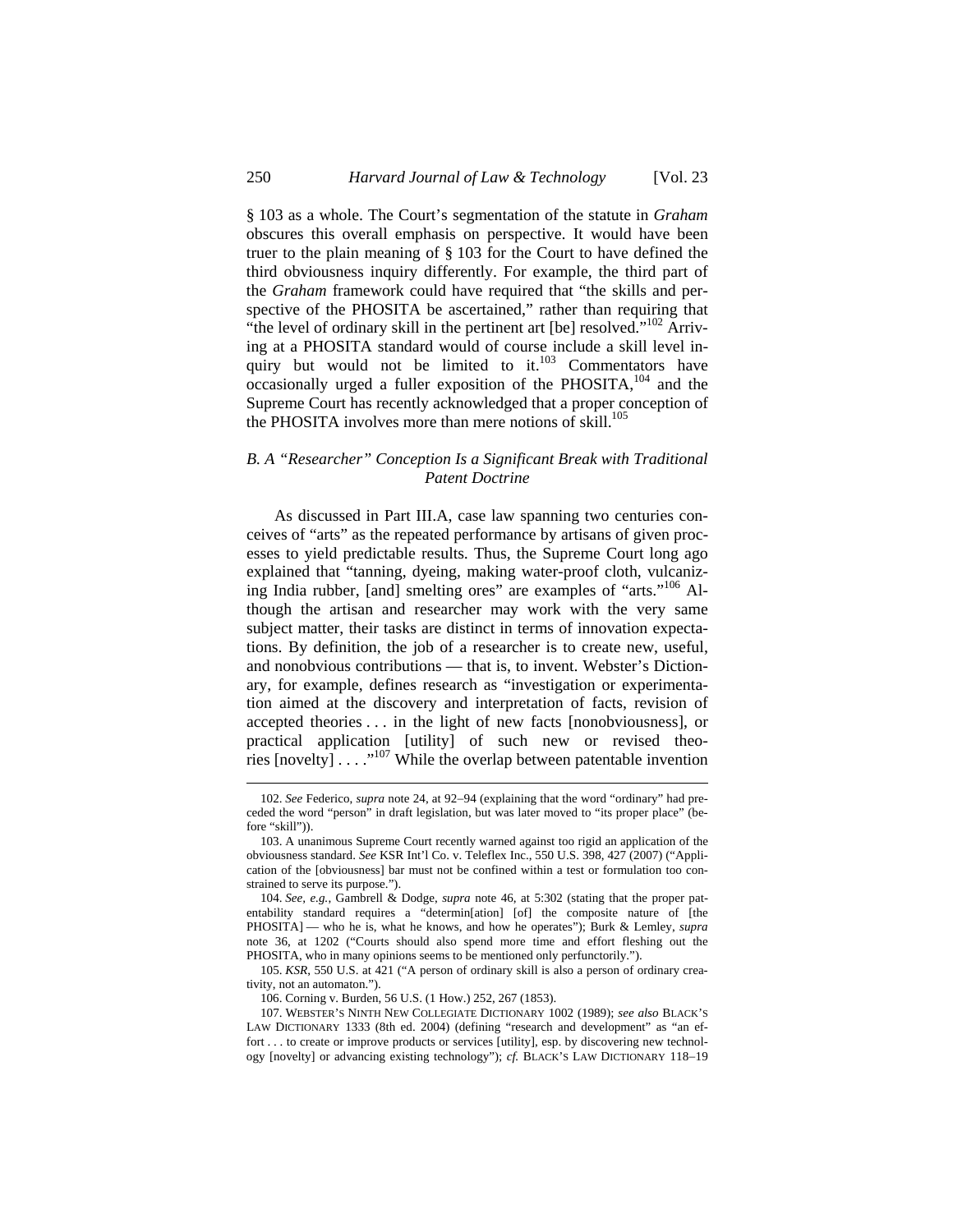$\overline{a}$ 

and the dictionary definition of research is not exact, the general congruity between these two concepts is evidenced by the numerous patents often held by research teams.<sup>108</sup>

Operating under the traditional understanding of the PHOSITA, the patent system has coexisted with the unprecedented development of technologies and even the evolution of entirely new fields of endeavor.<sup>109</sup> While it is difficult to credit the patent system for this success with any certainty, it seems unlikely that the patent system has had no impact. Today, invention occupies so central a place in the economy that it often involves large teams of highly-trained specialists with millions of dollars in funding and equipment who devote themselves full-time to the task of producing inventions.<sup>110</sup> In 2008, such inventive efforts contributed to the issuance of more than 157,000 utility patents, $111$  and the number of issued patents has increased by an average of approximately 6% annually for over two centuries.<sup>112</sup> Adopting a radical redefinition of the perspective from

108. For example, the Mayo Clinic's Orthopedic Research Division collectively holds "dozens of patents." Mayo Clinic Department of Orthopedic Surgery, Overview, http://mayoresearch.mayo.edu/ortho/ (last visited Dec. 20, 2009); *see also* Saritha Rai, *In India, A High-Tech Outpost for U.S. Patents*, N.Y. TIMES, Dec. 15, 2003, at C4 (stating that engineers at Cisco, IBM, and others "have filed more than 1,000 patent applications").

109. Graham v. John Deere Co. of Kansas City, 383 U.S. 1, 19 (1966) ("[T]he ambit of applicable art in given fields of science has widened by disciplines unheard of a half century ago.").

111. U.S. PAT. & TRADEMARK OFF., U.S. PATENT ACTIVITY CALENDAR YEARS 1790 TO THE PRESENT, Apr. 16, 2009, http://www.uspto.gov/go/taf/h\_counts.pdf.

<sup>(8</sup>th ed. 2004) (defining "art" as "the methodical application of knowledge or skill in creating something new"). The subtle but important shift from mechanic to researcher is apparent in two versions of Black's Law Dictionary appearing half a century apart. *Compare*  BLACK'S LAW DICTIONARY 1250 (4th ed. 1951) ("Ordinary skill in an art" is "[t]hat degree of skill which men engaged in that particular art usually employ; not that which belongs to a few men only, of extraordinary endowments and capacities."), *with* BLACK'S LAW DICTIONARY 1132 (8th ed. 2004) ("[O]rdinary skill in the art" is "[t]he level of technical knowledge, experience, and expertise possessed by a typical engineer, scientist, designer, etc. in a technology that is relevant to an invention.").

<sup>110.</sup> *See, e.g.*, Lawrence K. Altman, *Gateses to Finance H.I.V. Vaccine Search*, N.Y. TIMES, July 20, 2006, at A15 (noting the "significant shift in emphasis, to large-scale collaborative projects instead of small teams of researchers working independently"); Gardiner Harris & Kenneth Chang, *Breaker-Ready Projects? Colleges Have Quite a Few*, N.Y. TIMES, Feb. 24, 2009, at D1 (noting that a federal stimulus bill included \$2 billion in funding for National Science Foundation research grants); U.S. Dep't of Energy, *DOE Provides \$30 Million to Jump Start Bioenergy Research Centers* (Oct. 1, 2007), http://www.energy.gov/news/5534.htm (noting that U.S. Dept. of Energy investment of \$30 million brings total funding to \$400 million devoted to "multidisciplinary teams of leading scientists to advance research needed to make cellulosic ethanol and other biofuels commercially viable"); *Innovation Is a Game for Team Players*, STRATEGIC DIRECTION, vol. 23(4), 2007, at 16, *available at* http://www.emeraldinsight.com/Insight/viewContentItem.do? contentType=Article&contentId=1597893 ("Well functioning R&D teams are an essential part of any company's [new product development] strategy . . . .").

<sup>112.</sup> Decade to decade percent growth in the number of issued utility patents has varied considerably since 1790, soaring to triple digits during several decades at the beginning and middle of the 1800s, falling to a low point during the 1920s to the 1940s, and increasing to double digits in the 1990s. *See id.*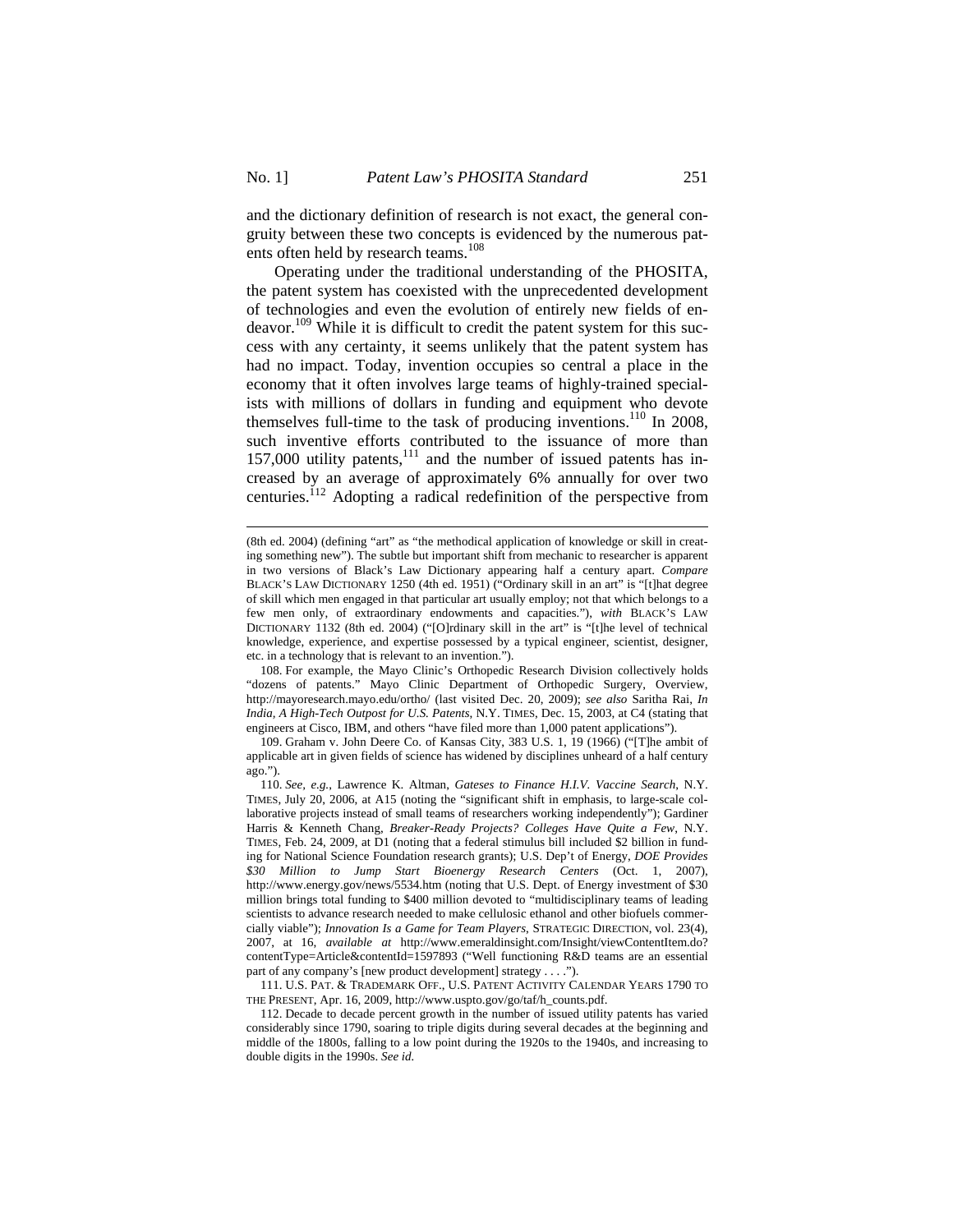which all patentability is based — from the perspective of one who does not seek to innovate  $113$  to the perspective of one who does — is a step that should be taken only after deliberate reflection and analysis.

Ironically, it is the rapid advancement of technology that appears to be driving the reformulation of "art" as "research within field X." Science as a discipline has exploded in the last half century. In the 1960s, certain scientific publications began to boast that "over 90 percent of the scientists who ever lived are alive today."<sup>114</sup> A more recent publication notes that the number of scientists, the number of members in scientific institutes, and the number of scientific journals have doubled every ten to fifteen years.<sup>115</sup>

As the ranks of those devoting their life's work to "push[ing] back the frontiers of [science]"<sup>116</sup> grew rapidly, it likely appeared natural to some judges to consider such a large group of people engaged in research activities to be practicing a new art for purposes of the PHOSITA standard. For example, pharmaceutical researchers have been considered to occupy a different field — thus giving rise to a separate and higher PHOSITA standard — than pharmaceutical producers or manufacturers.<sup>117</sup> Pharmaceutical production, however, is more closely analogous to the traditional conception of art than is pharmaceutical research.

While easy to understand, such a shift represents a more radical departure from previous doctrine than it may initially appear. In the 1800s, the same artisan might spend time both producing and researching, generally devoting far more time to the former function than to the latter. Under these circumstances, it is easier to recognize that productive activities and research activities are two different functions within the same art. The goal of the patent system is to encourage the devotion of greater time and resources away from production and towards research.<sup>118</sup> Research, however, is not an art in itself but an attempt to improve an art.

<sup>113.</sup> *See* Standard Oil Co. v. Am. Cyanamid Co., 774 F.2d 448, 454 (Fed. Cir. 1985); Meara, *supra* note 47, at 276.

<sup>114.</sup> J. Weber, *Some Notes on Lasers: Concluding Remarks*, 122 ANNALS N.Y. ACAD. SCI. 832, 833 (1965). The earliest version of this statement appears to be contained in DEREK DE SOLLA PRICE, LITTLE SCIENCE, BIG SCIENCE 1 (1963).

<sup>115.</sup> SERGIO SISMONDO, AN INTRODUCTION TO SCIENCE AND TECHNOLOGY STUDIES  $13-14(2008)$ .

<sup>116.</sup> Great Atl. & Pac. Tea Co. v. Supermarket Equip. Corp., 340 U.S. 147, 154 (1950) (Douglas, J., concurring).

<sup>117.</sup> *See Daiichi Sankyo Co. v. Apotex, Inc., 501 F.3d 1254, 1256-57 (Fed. Cir. 2007).* 

<sup>118.</sup> *See generally* STEVEN SHAVELL, FOUNDATIONS OF ECONOMIC ANALYSIS OF LAW 140 (2004) (explaining why production activities will generally occur in the absence of intellectual property rights, but invention and development activities may not).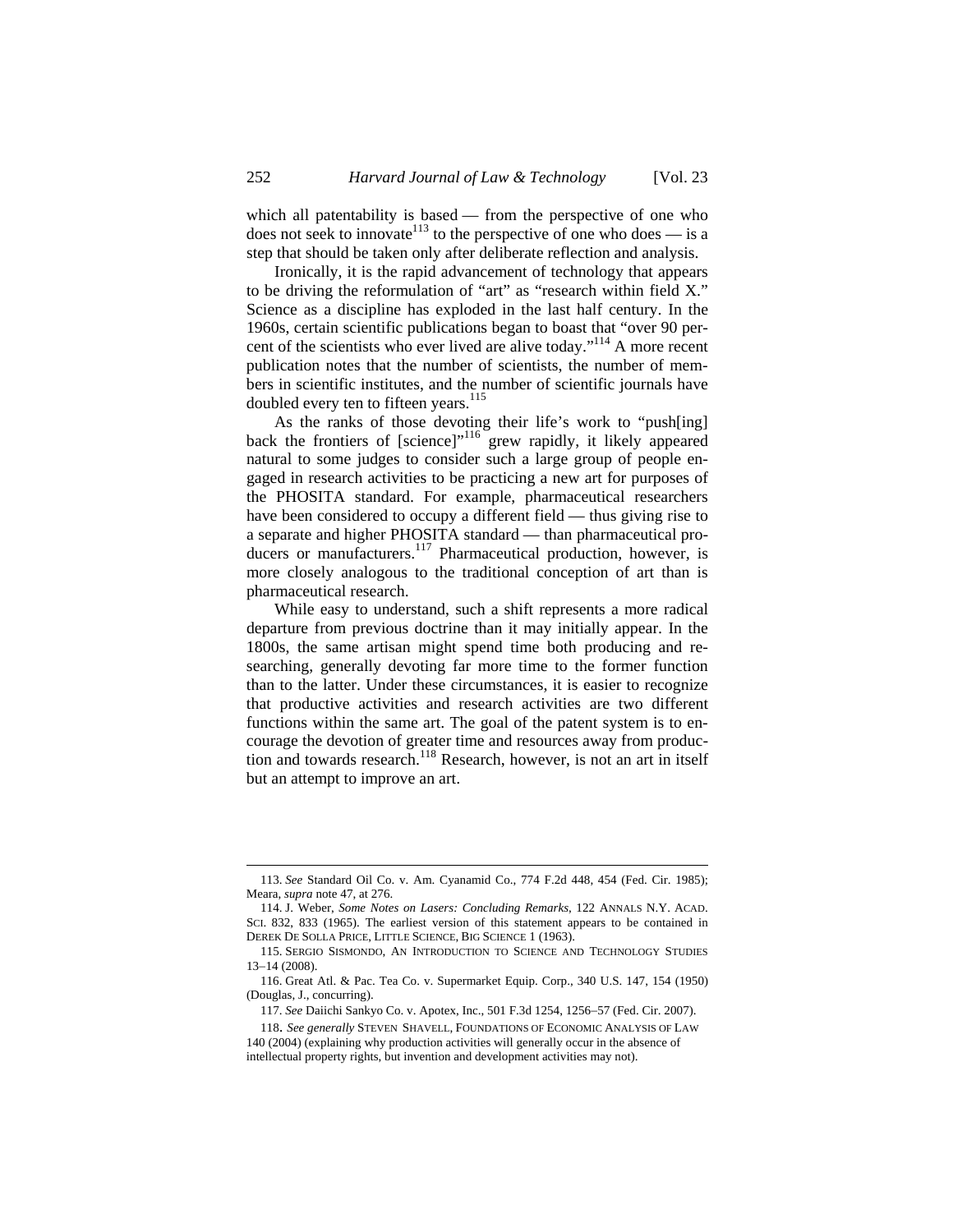### *C. PHOSITA as "Researcher" Reduces Incentives to Invent*

The fundamental flaw in conceiving of the PHOSITA's art as "research within field X" is that it assumes that research will take place even in the absence of the patent incentive. A similar problem was addressed in the context of design patents more than forty years ago, and the court's reasoning in that case provides useful insight into the present issue.<sup>119</sup>

## 1. A "Researcher" Conception Assumes that Research Will Occur Without Patents

The researcher's work, unlike that of the artisan, is characterized by uncertainty of result and delayed remuneration.<sup>120</sup> The patent reward functions to incentivize research and help reduce this investment risk. A fundamental assumption of the patent system and of the Constitution's Patent Clause is therefore that sufficient incentives to research do not exist in the absence of exclusive rights.<sup>121</sup> If market or other factors were a sufficient inducement to research and develop useful inventions, the substantial costs of the patent system would be much more difficult to justify. $122$ 

Today, entire departments within business organizations, and even entire organizations themselves, perform the sole function of attempting to improve a given art. If it is assumed that these professional invention centers would not exist in the absence of the patent

<sup>119.</sup> *See* discussion *infra* Part IV.C.2.

<sup>120.</sup> *See* THE OXFORD ENGLISH DICTIONARY VOL. XIII 693 (2d ed. 1989) (defining "researcher" as "[o]ne who devotes himself to scientific . . . research (esp. as contrasted with one whose time is chiefly occupied in teaching or directly remunerative work)").

<sup>121.</sup> Challenges to this assumption have been made but need not be considered here. If it is true that the patent system is not needed to induce invention, then selecting the appropriate PHOSITA standard is irrelevant. *See generally* JAMES BESSEN & MICHAEL J. MEURER, PATENT FAILURE (2008) (arguing that total social costs of patents have recently overtaken total social benefits in at least some sectors, but recommending reform rather than abolition). For a discussion of the history of the patent abolition movement, see Mark D. Janis, *Patent Abolitionism*, 17 BERKELEY TECH. L.J. 899 (2002); see also SUBCOMM. ON PATENTS, TRADEMARKS & COPYRIGHTS OF THE S. COMM. ON THE JUDICIARY, 85TH CONG., AN ECONOMIC REVIEW OF THE PATENT SYSTEM 80 (Comm. Print 1958) (prepared by Fritz Machlup), *available at* http://www.mises.org/etexts/patentsystem.pdf ("If we did not have a patent system, it would be irresponsible, on the basis of our present knowledge of its economic consequences, to recommend instituting one. But since we have had a patent system for a long time, it would be irresponsible, on the basis of our present knowledge, to recommend abolishing it."); WILLIAM ARMSTRONG ET AL., RECENT DISCUSSIONS ON THE ABOLITION OF PATENTS FOR INVENTIONS IN THE UNITED KINGDOM, FRANCE, GERMANY, AND THE NETHERLANDS (1869); George L. Priest, *What Economists Can Tell Lawyers About Intellectual Property*, 8 RESEARCH L. & ECON. 19 (1986) (concluding that economics cannot definitively resolve the patent debate).

<sup>122.</sup> While other benefits of the patent system might remain — information disclosure, efficient coordination of development, investment signaling, etc. — the primary benefit of invention promotion would be greatly attenuated.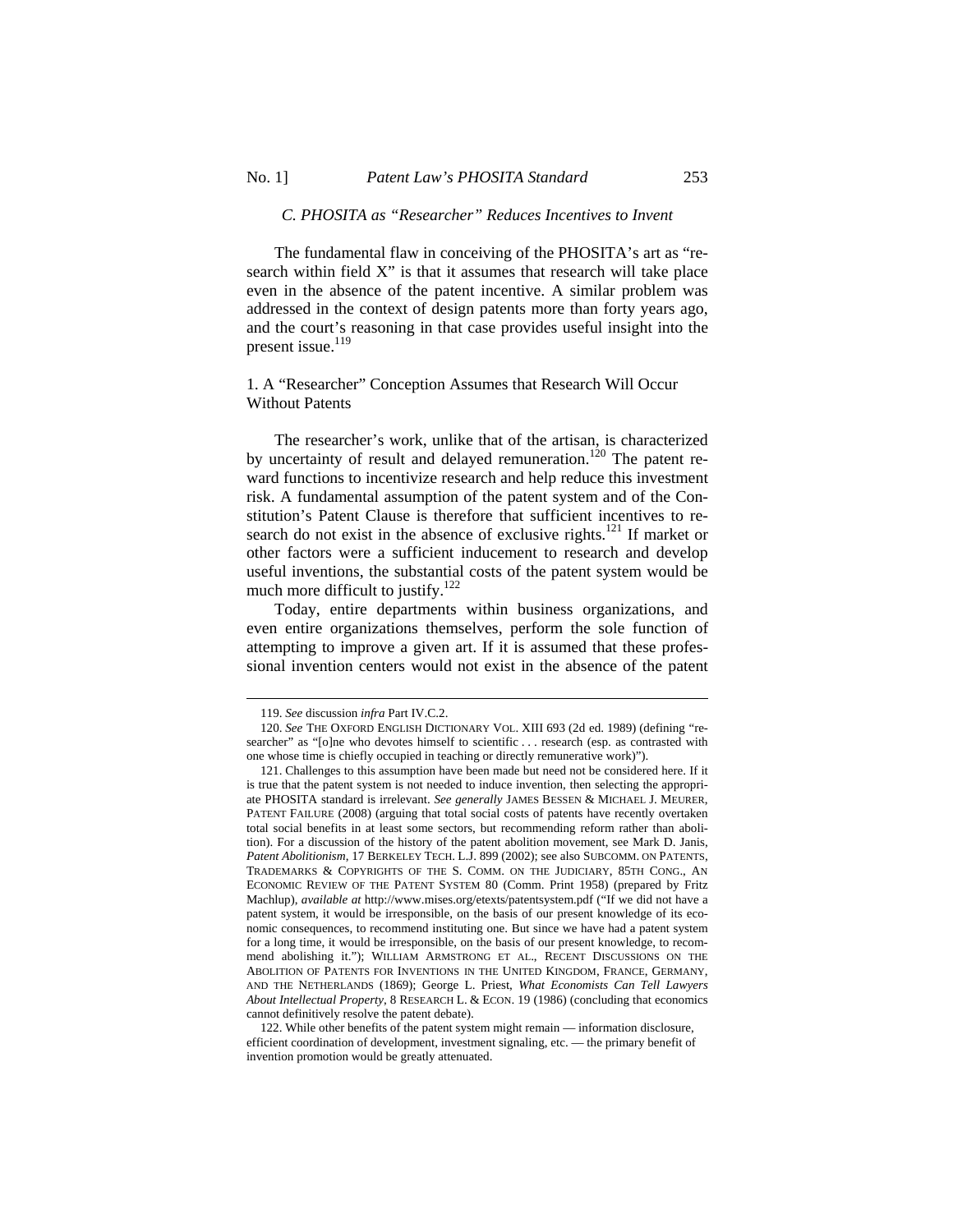incentive, then basing the PHOSITA standard on the perspective of researchers at these centers becomes questionable. In contrast, economically useful production activities will take place regardless of the patent reward. Basing the PHOSITA standard on production activities thus provides a stable frame of reference that is not dependent on the effects of the patent system itself.

The tension in a "researcher" standard also becomes apparent upon examination of the contractual view of the patent system. Because patents enable patent holders to charge higher prices or to exclude others altogether from using or selling an invention, they impose a cost on society.<sup>123</sup> This cost, however, is justified as a quid pro quo for "the benefit derived by the public from an invention with substantial utility."<sup>124</sup> Viewed as a contract, the patent system is a promise by the government to reward those who divert efforts from production to research and ultimately discover valuable improvements. The shift from the mechanic's perspective to the researcher's perspective is then analogous to a unilateral change in the contractual terms. After society has devoted vast time and resources to establishing professional research centers in pursuit of this reward, the terms of the contract are altered such that the availability of the reward depends on the perspective of "ordinary researchers," a perspective that would not exist but for the initial enticement of the patent.

Similar reasoning may underlie an oft-quoted passage authored by Judge Rich in *Standard Oil Co. v. American Cyanamid Co.*:

> A person of ordinary skill in the art is also presumed to be one who thinks along the line of conventional wisdom in the art and is not one who undertakes to innovate, whether by patient, and often expensive, systematic research or by extraordinary insights, it makes no difference which.<sup>125</sup>

Professor Eisenberg has argued that Judge Rich's reasoning is circular in that it "defin[es] nonobviousness (and therefore patentability) by reference to the skill level of PHOSITA, and then defin[es] PHOSITA's skill level by reference to capacity to make patentable (that is, nonobvious) inventions."126 Such an argument, however, depends on the false premise that skill level is synonymous with per-

<sup>123.</sup> *See* Menell & Scotchmer, *supra* note 5, at 1477 (noting three types of economic defects associated with intellectual property rights: (1) deadweight loss to consumers; (2) interference with downstream research; and (3) the inability to ensure that the initial research effort in pursuit of the intellectual property right is efficient).

<sup>124.</sup> Brenner v. Manson, 383 U.S. 519, 534 (1966).

<sup>125. 774</sup> F.2d 448, 454 (Fed. Cir. 1985).

<sup>126.</sup> Eisenberg, *supra* note 35, at 892.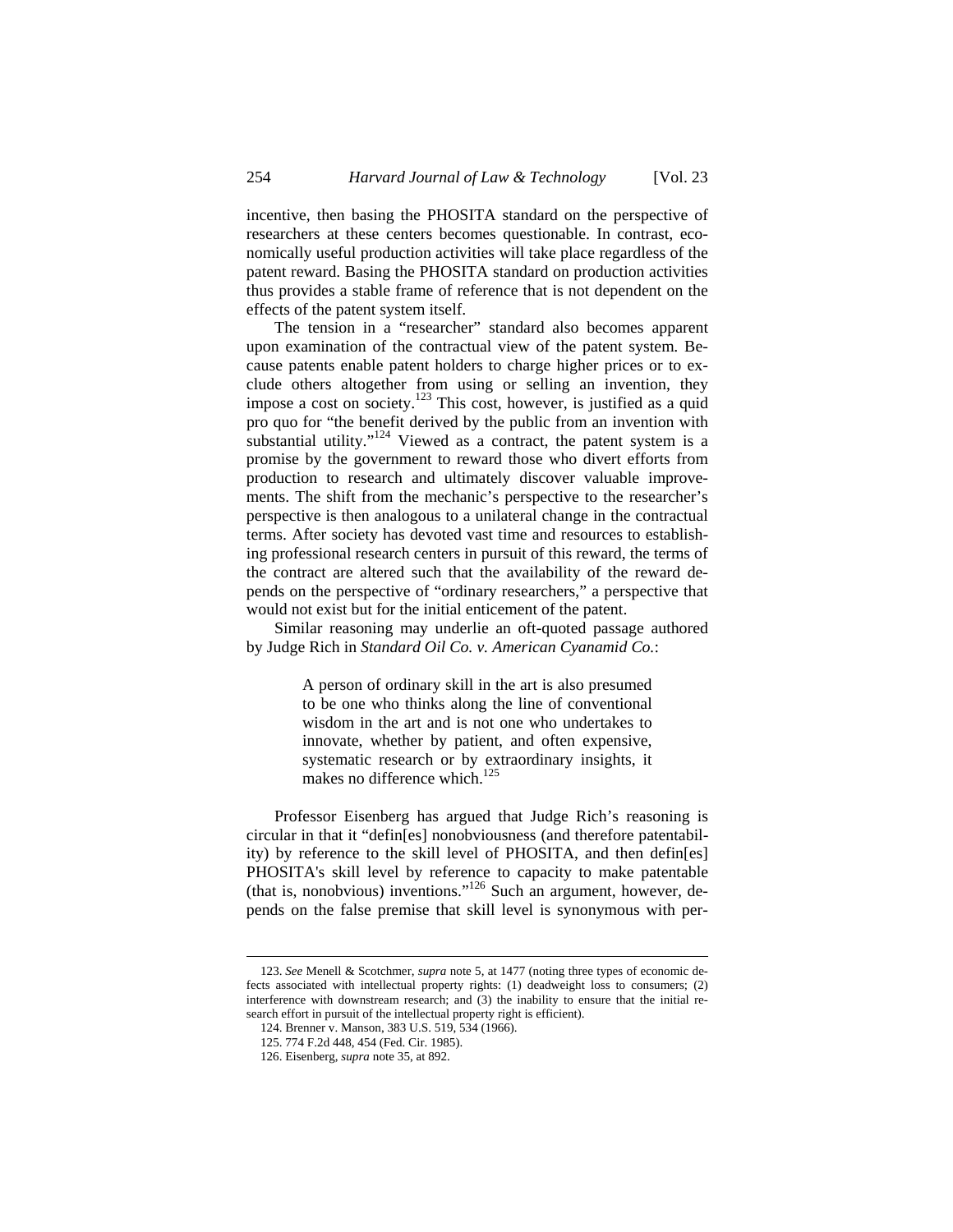spective.<sup>127</sup> It is true that nonobviousness is determined based on the perspective (not merely skill level) of the PHOSITA.<sup>128</sup> That the PHOSITA does not undertake to innovate, however, does not mean that the PHOSITA does not have the *capacity* to make patentable invention. To the contrary, a PHOSITA at any skill level may possess the capacity to innovate.

#### 2. Lessons from Design Patent Doctrine — *In re Laverne*

To this point, the discussion has focused exclusively on the art of the utility patent PHOSITA. A particularly insightful point of comparison worth examining is the art of the design patent PHOSITA. Design patents are provided for under § 171 of the patent statute and, like utility patents, are subject to the obviousness requirement of § 103 and therefore to the PHOSITA standard. However, because Congress defines the designer's calling or art as "design," the question arises whether it is proper to deny a patent where the design in question is no more inventive than what could be expected from a person having ordinary skill in the art of design.

In 1966, the Court of Customs and Patent Appeals grappled with just this question in *In re Laverne*.<sup>129</sup> In that case, the court reviewed a rejection by the Patent Office Board of Appeals of an applicant's chair design. The examiner, whose decision was affirmed by the Board, had rejected the design as unpatentable, reasoning that it constituted "the sort of variation to be expected from any ordinarily skillful mechanic conversant with the art [of chair design]." To the appeals court, however, the issue was not so simple. Judge Rich, writing for the court, reversed the Board's finding of obviousness, stating: "We feel that the test of patentability of an admittedly new design cannot be

<sup>127.</sup> Judge Rich referred to skill level in the same portion of the opinion quoted above but did so to emphasize that the PHOSITA standard is a hypothetical construct, not based on any particular person. The lower court in that case had based the PHOSITA standard on the skill level of the actual inventor. Courts and commentators have generally accepted this aspect of Judge Rich's reasoning. *See, e.g.*, Loctite Corp. v. Ultraseal Ltd., 781 F.2d 861, 874 (Fed. Cir. 1985), *overruled by* Nobelpharma AB v. Implant Innovations, Inc., 141 F.3d 1059 (Fed. Cir. 1998); Boeing Co. v. United States, 69 Fed. Cl. 397, 420 (Fed. Cl. 2006); SmithKline Beecham Corp. v. Apotex Corp., 2005 WL 941671, at \*8 (E.D. Pa. 2005); Yamanouchi Pharm. Co. v. Danbury Pharmacal, Inc., 21 F. Supp. 2d 366, 373 n.13 (S.D.N.Y. 1998); Nicholas J. Gingo, *Dumb Inventors Rejoice: How* Daiichi Sankyo v. Apotex *Violated the Federal Patent Statute*, 17 TEX. INTELL. PROP. L.J. 81, 96 (2008) (discussing the use by courts of the inventor's actual skill level); Mandel, *supra* note 3, at 73 (criticizing judicial reliance on the skill level of the inventor); Douglas Y'Barbo, *Is Extrinsic Evidence Ever Necessary to Resolve Claim Construction Disputes?* (pt. 1), 81 J. PAT. & TRADEMARK OFF. SOC'Y 567, 605 (1999) ("That the actual inventor's skill is irrelevant because it does not represent a person of ordinary skill is of course, bedrock patent law.").

<sup>128. 35</sup> U.S.C. § 103 (2006).

<sup>129.</sup> *In re* Laverne, 356 F.2d 1003, 1004-05 (C.C.P.A. 1966), *abrogated by In re* Nalbandian, 661 F.2d 1214 (C.C.P.A. 1981). The C.C.P.A. is the predecessor court to the Court of Appeals for the Federal Circuit.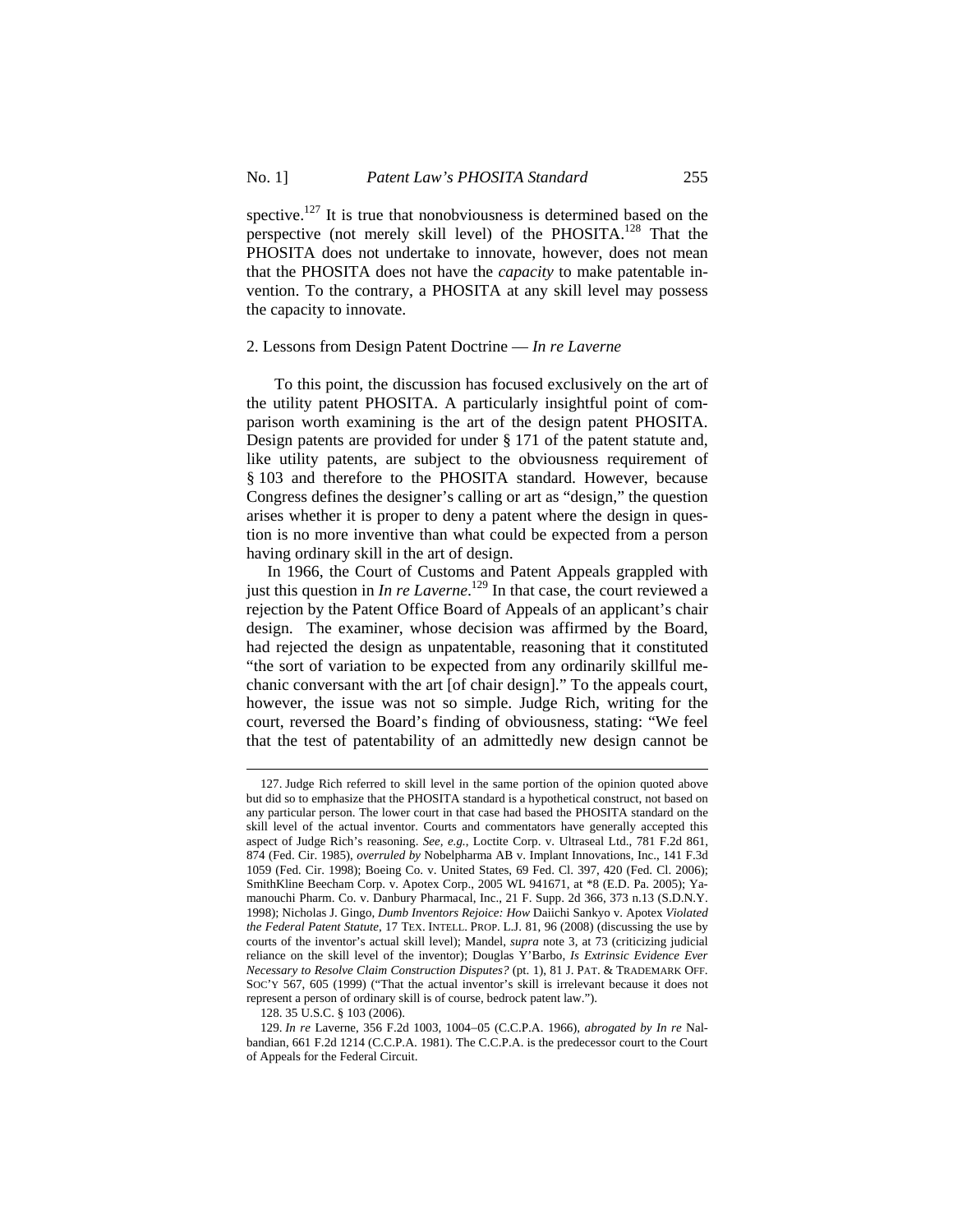whether it is no more than a 'competent designer' might produce. *That would be parallel to saying of a mechanical invention that it is no more than a 'competent inventor' might produce*."<sup>130</sup> Just as a "competent inventor" standard would be antithetical to the purposes of § 101 (providing for utility patents), under the court's view a "competent designer" standard would have been antithetical to the purposes of § 171 (providing for design patents). The court worried that if the standard became based on the level of skill of the ordinary designer, this would effectively "rul[e] out, as a practical matter, all patent protection for ornamental designs."<sup>131</sup>

Via a shifting understanding of the word "art," this problem from design patent jurisprudence has begun to suffuse utility patent jurisprudence. In order to prevent the PHOSITA's art from undermining the purpose of the design patent statute, the *Laverne* court effectively ignored the § 103 statutory reference to the "person having ordinary skill in the art" and instead evaluated the obviousness of the design from the perspective of the "ordinary intelligent man,"<sup>132</sup> a standard which was eventually discarded.<sup>133</sup> The solution with utility patents, however, is simpler.

In the utility patent context, there is also an interest in fulfilling the statutory purpose of the utility patent statute, but the solution does not require the deft maneuvering of *Laverne*. Unlike design patents, where the art is defined as design, it is a simple matter to restrict the art of the utility PHOSITA to practicing, rather than designing. Unfortunately, not only has the utility patent PHOSITA's art begun to include design, it has now gone even further toward the unthinkable standard alluded to by Judge Rich in *Laverne*<sup>134</sup>: the PHOSITA standard is now being defined by the professional researcher.

# V. ACHIEVING THE IDEAL PHOSITA STANDARD

As noted in Part II.B, the PHOSITA standard functions as a collar on the patentability standard, ensuring that the bar is set neither too high nor too low. One might wonder whether excluding the perspective of researchers would result in an improperly low PHOSITA standard. For example, producers of automobiles may be assembly line

<sup>130.</sup> *In re Laverne*, 356 F.2d. at 1006 (emphasis added).

<sup>131.</sup> *Id.*

<sup>132.</sup> *Id.*; *see also In re Nalbandian*, 661 F.2d at 1218 (Rich, J., concurring) (explaining that the rationale of *Laverne* was to "retain[] within the ambit of the patent system the made-for-hire products of 'competent designers' so businessmen or corporations would find it economically advantageous to employ them, thus carrying out the objective of 35 U.S.C. § 171 . . . ."); *see also* Arnold, *supra* note 37, at 8:6 (noting that "clients can and do 'invent to order'" and explaining the public interest in maintaining the patent incentive to induce associated risk taking).

<sup>133.</sup> *In re Nalbandian*, 661 F.2d at 1216.

<sup>134.</sup> *See supra* notes 130–31 and accompanying text.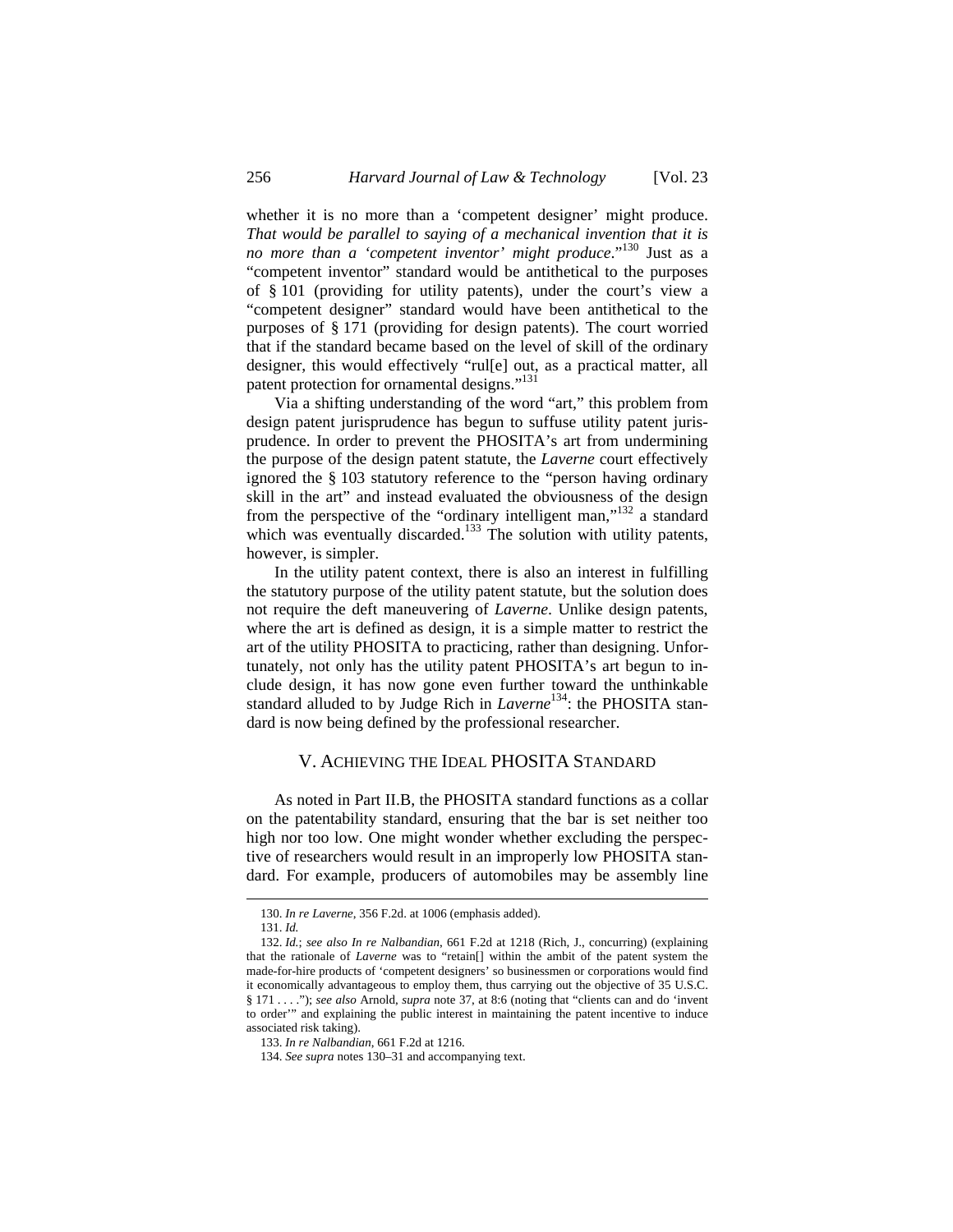$\overline{a}$ 

workers who are far removed from the technology underlying the final product, just as those manufacturing computer memory devices may be entirely ignorant of the underlying science.<sup>135</sup>

In fact, restricting the PHOSITA's art to production rather than research is not as problematic as it might appear. Because the PHOSITA is a hypothetical construct designed to effectuate the purposes of patent law, its characteristics do not necessarily reflect the knowledge, skills, or perspectives of any single actual worker in the field. It would serve no purpose, for example, to conceive of the PHOSITA as a person who performs mechanistic functions without any understanding of what is being done. Such a conception would set the bar too low and ignore the reality that someone in the chain of production (or some aggregation of people in that chain) will generally understand the underlying science, even if a typical assembly line worker does not. Instead, the PHOSITA should be defined as a person or group of people with an understanding of how the underlying science is currently practiced. A PHOSITA with the perspective of such a hypothetical person or group would set the bar high enough without the circularity resulting from a researcher-based perspective.

The ideal PHOSITA construct would have sufficient creativity and intuition to synthesize references in ways that easily and naturally appear advantageous to a hypothetical, ordinarily skilled and knowledgeable producer.<sup>136</sup> The PHOSITA would possess ordinary judgment and insight that might realistically be present in a producer or production team. In sophisticated fields, the level of ordinary skill of the PHOSITA might be quite high, and the knowledge imputed to the PHOSITA might be expansive. However, the PHOSITA would not have the perspective of one who is expected to make non-obvious contributions to an art or who has devoted years to the pursuit of innovation, i.e., the perspective of a researcher. Nor would the PHOSITA have the extent of funding, time, staff or equipment that is present in real life in such amounts only because of the patent incentive.

# VI. CONCLUSION

 Public attitudes toward patent law have ebbed and flowed over time and will no doubt continue to do so.<sup>137</sup> The most recent trend

<sup>135.</sup> The author briefly worked to manufacture computer equipment on an assembly line at IBM and can attest that his own perspective would not have been appropriate for evaluating computer inventions.

<sup>136.</sup> Because producers (or their employers) are remunerated directly for their labors, there is little risk that their knowledge, skills and perspectives are the direct result of the patent system itself.

<sup>137.</sup> *See* Andrew B. Dzeguze, *The Devil in the Details: A Critique of* KSR*'s Unwarranted Reinterpretation of "Person Having Ordinary Skill*,*"* 10 COLUM. SCI. & TECH. L.